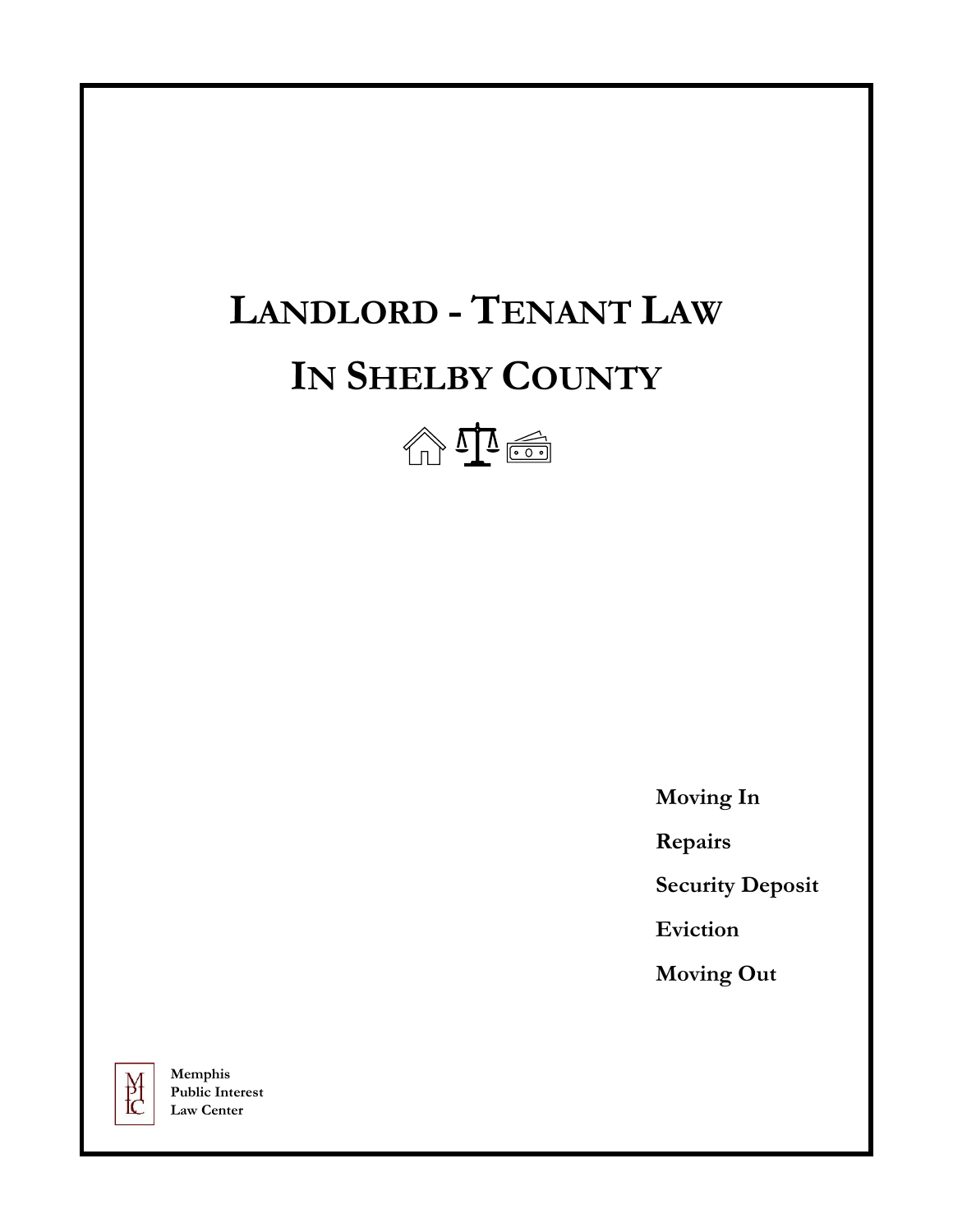**WARNING: THIS BOOKLET IS FOR GENERAL EDUCATIONAL USE ONLY. IT IS NOT A SUBSTITUE FOR THE ADVICE OF AN ATTORNEY. Every case is different, so if you have a specific legal question, you should contact an attorney. The law is always changing. The information in this book is accurate through November 2020. Different claims have different timelines within which you have to file an action. You should speak with a lawyer about the time limits that could apply in your situation.**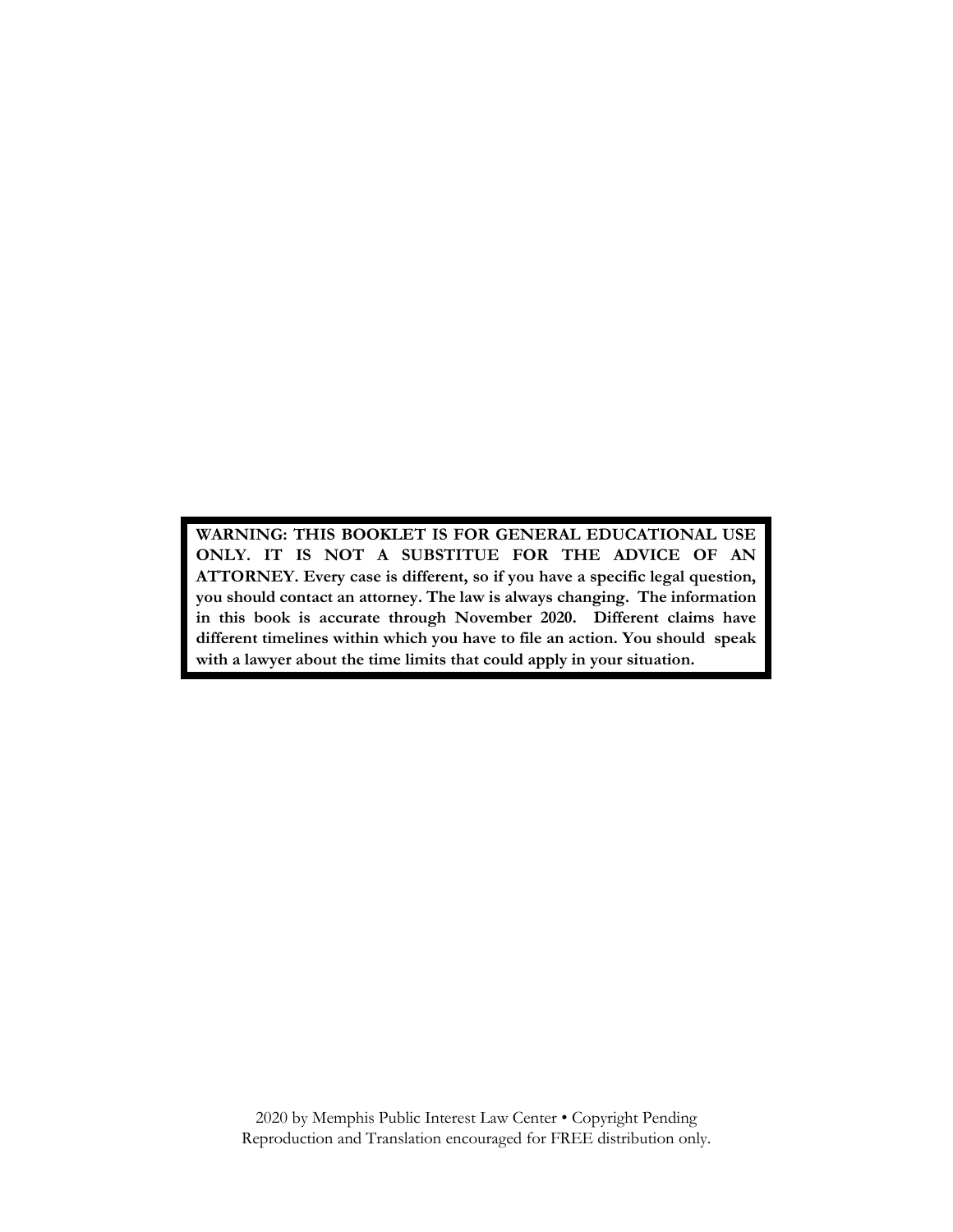# **CONTENTS**

| 1.  |                                                                                                                    |  |
|-----|--------------------------------------------------------------------------------------------------------------------|--|
| 2.  | What type of living arrangements are not covered by the Uniform Residential Landlord and Tenant Act? 1             |  |
| 3.  |                                                                                                                    |  |
| 4.  | Can a landlord discriminate against me because of my race, color, religion, national origin, sex, disability,      |  |
|     |                                                                                                                    |  |
| 5.  |                                                                                                                    |  |
| 6.  |                                                                                                                    |  |
| 7.  | Can a rental agreement waive or take away any tenant rights or remedies provided under the Uniform Residential     |  |
|     |                                                                                                                    |  |
|     |                                                                                                                    |  |
| 8.  |                                                                                                                    |  |
| 9.  |                                                                                                                    |  |
| 10. | Can I pay my rent late, not pay it all, or reduce my rental payment if my landlord is doing something wrong?3      |  |
| 11. |                                                                                                                    |  |
| 12. |                                                                                                                    |  |
| 13. |                                                                                                                    |  |
| 14. |                                                                                                                    |  |
| 15. |                                                                                                                    |  |
| 16. |                                                                                                                    |  |
|     |                                                                                                                    |  |
|     |                                                                                                                    |  |
|     |                                                                                                                    |  |
|     |                                                                                                                    |  |
| 20. | If there are problems with the unit before I sign the lease, but the landlord promises to repair them, should I    |  |
| 21. |                                                                                                                    |  |
| 22. |                                                                                                                    |  |
|     |                                                                                                                    |  |
|     | 24. What should I do to protect myself if my landlord agrees I can make repairs and clean the unit in exchange for |  |
|     |                                                                                                                    |  |
|     |                                                                                                                    |  |
|     |                                                                                                                    |  |
| 26. |                                                                                                                    |  |
| 27. |                                                                                                                    |  |
| 28. | Can my landlord keep my deposit after I move out if my unit is in the same condition as when I moved in?9          |  |
| 29. |                                                                                                                    |  |
| 30. | What happens if I disagree with my landlord about the condition of the property or who is responsible for          |  |
|     |                                                                                                                    |  |
|     | 31. Can my landlord keep my security deposit to pay for problems with the unit that were already there when I      |  |
|     |                                                                                                                    |  |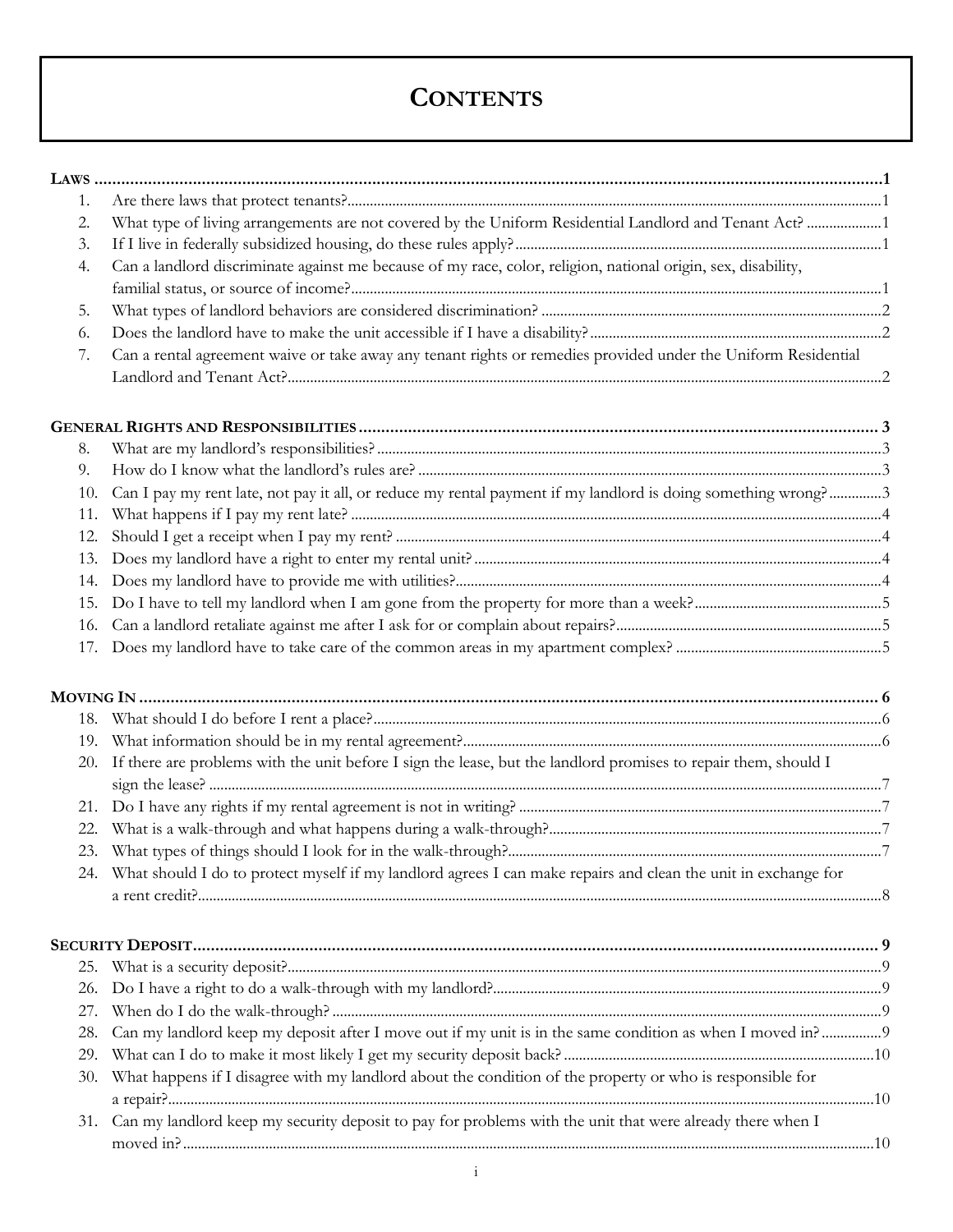| 56. |                                                                                                                     |  |
|-----|---------------------------------------------------------------------------------------------------------------------|--|
| 55. |                                                                                                                     |  |
|     |                                                                                                                     |  |
|     |                                                                                                                     |  |
|     |                                                                                                                     |  |
|     |                                                                                                                     |  |
|     |                                                                                                                     |  |
|     |                                                                                                                     |  |
| 50. |                                                                                                                     |  |
| 49. |                                                                                                                     |  |
| 48. |                                                                                                                     |  |
| 47. | Can the landlord force me to leave if I don't move out after I get notice that the landlord wants me to move out?16 |  |
| 46. | Does my landlord have to give me notice that he/she wants me to move out, or can my landlord just go straight       |  |
| 45. |                                                                                                                     |  |
| 44. |                                                                                                                     |  |
|     |                                                                                                                     |  |
|     |                                                                                                                     |  |
| 42. |                                                                                                                     |  |
| 41. |                                                                                                                     |  |
| 40. |                                                                                                                     |  |
| 39. |                                                                                                                     |  |
| 38. |                                                                                                                     |  |
|     |                                                                                                                     |  |
|     |                                                                                                                     |  |
| 36. |                                                                                                                     |  |
| 35. | Once I do a walkthrough with my landlord, can my landlord come after me for more damages later?11                   |  |
|     |                                                                                                                     |  |
| 34. | If my landlord agrees that none of my security deposit needs to be used to pay for damages to the property, what    |  |
| 33. |                                                                                                                     |  |
|     |                                                                                                                     |  |
| 32. |                                                                                                                     |  |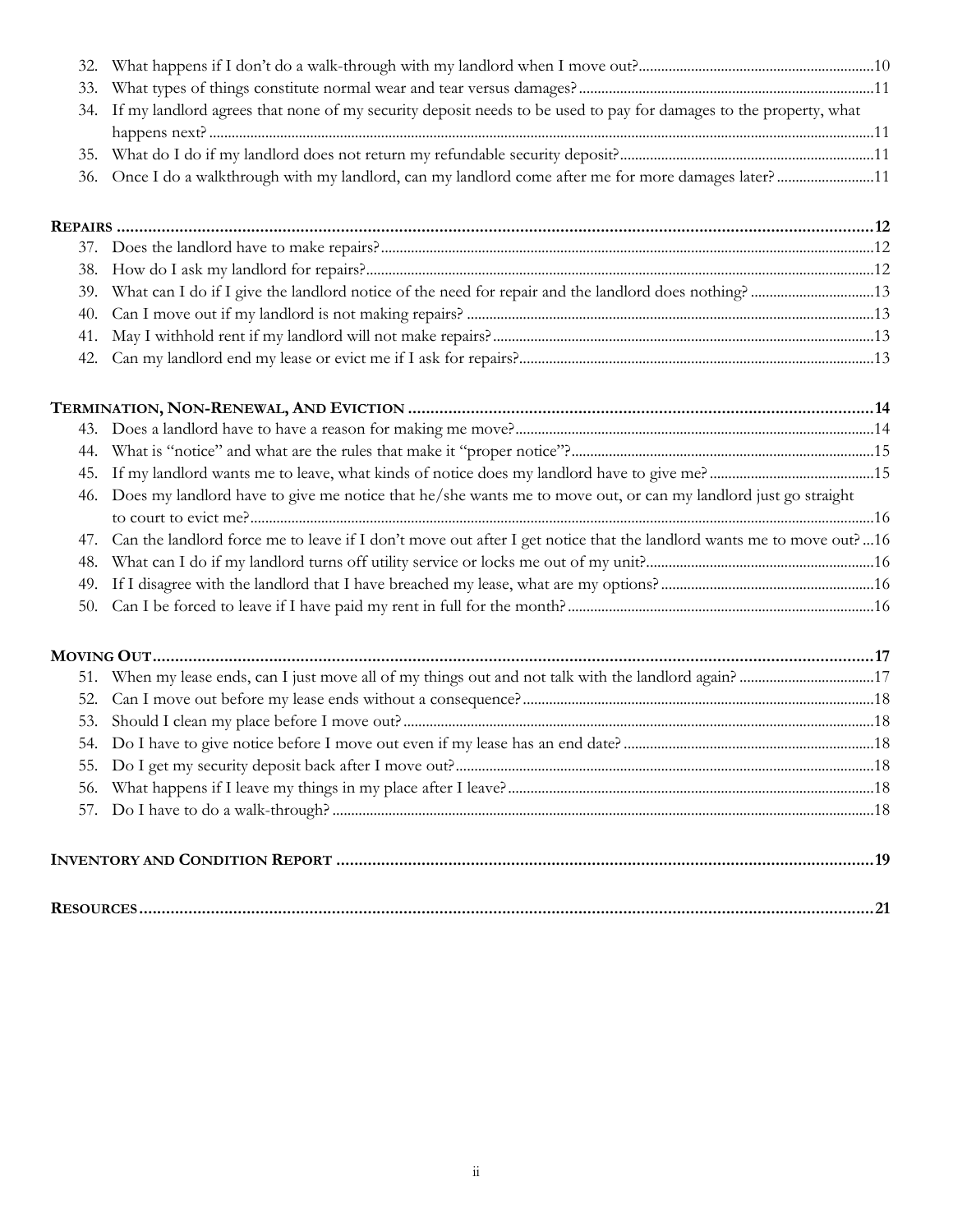# **LAWS**

*\*\*\*WARNING: THIS BOOKLET IS FOR GENERAL EDUCATIONAL USE ONLY. IT IS NOT A SUBSTITUE FOR THE ADVICE OF AN ATTORNEY. Every case is different, so if you have a specific legal question, you should contact an attorney. The law is always changing. The information in this book is accurate through November 2020. Different claims have different timelines within which you have to file an action. You should speak with a lawyer about the time limits that could apply in your situation.\*\*\**

> **THE UNIFORM RESIDENTIAL LANDLORD AND TENANT ACT** The underlying purposes and policies of the Uniform Residential Landlord and Tenant Act ("URLTA") are to: 1. Simplify, clarify, modernize and revise the law governing the rental of dwelling units and the rights and obligations of landlord and tenant; 2. Encourage landlord and tenant to maintain and improve the quality of housing; 3. Promote equal protection to all parties; and, 4. Make uniform the law in Tennessee. TENN. CODE. ANN. § 66-28-103

#### **1. Are there laws that protect tenants?**

Yes! There are many laws that address the landlord-tenant relationship in Tennessee. This booklet discusses the rules of a state law called the Uniform Residential Landlord and Tenant Act (URLTA), which is the primary law that governs the landlord and tenant relationship in Shelby County. The law applies to rental agreements extended or renewed after July 1, 1975 and applies to counties in Tennessee that have a population of more than 75,000 people according to the 2010 federal census or any subsequent census.

One stated purpose of the URLTA is to provide equal protection to tenants as well as landlords.

#### **2. What type of living arrangements are not covered by the Uniform Residential Landlord and Tenant Act?**

The rules discussed in this booklet do not apply in the following situations: 1) you live in certain institutional settings, 2) you live in a property as part of your contract to buy the property, 3) you live in a hotel, motel or other similar place for less than 30 continuous days, 4) you live in a condominium you own or as a part of a lease in a cooperative, or 5) you live on property you are renting primarily for the purpose of farming.

#### **3. If I live in federally subsidized housing, do these rules apply?**

They might. These rules apply if the regulations governing your particular type of housing say state law applies. If the regulations governing your housing conflict with these rules, the federal regulations will govern. If you live in federally subsidized housing, you should contact a lawyer to determine if these rules apply. See the Resource section at the back of this booklet for a list of agencies you can contact.

## **4. Can a landlord discriminate against me because of my race, color, religion, national origin, sex, disability, familial status, or source of income?**

No. Federal and state laws called "Fair Housing" laws make it illegal for a landlord to refuse to rent to you, have different rules for you, ask you to move or evict you because of your race, color, religion, national origin, sex, handicap, or familial status. These laws also make it illegal for a landlord to treat you differently because someone you live with, plan to live with, or spend a lot of time with has a disability. Additionally, if you live in the City of Memphis, a landlord cannot treat you differently due to your source of income, e.g. Section 8 voucher.

Familial status means having a person under the age of 18 in your household. It includes women who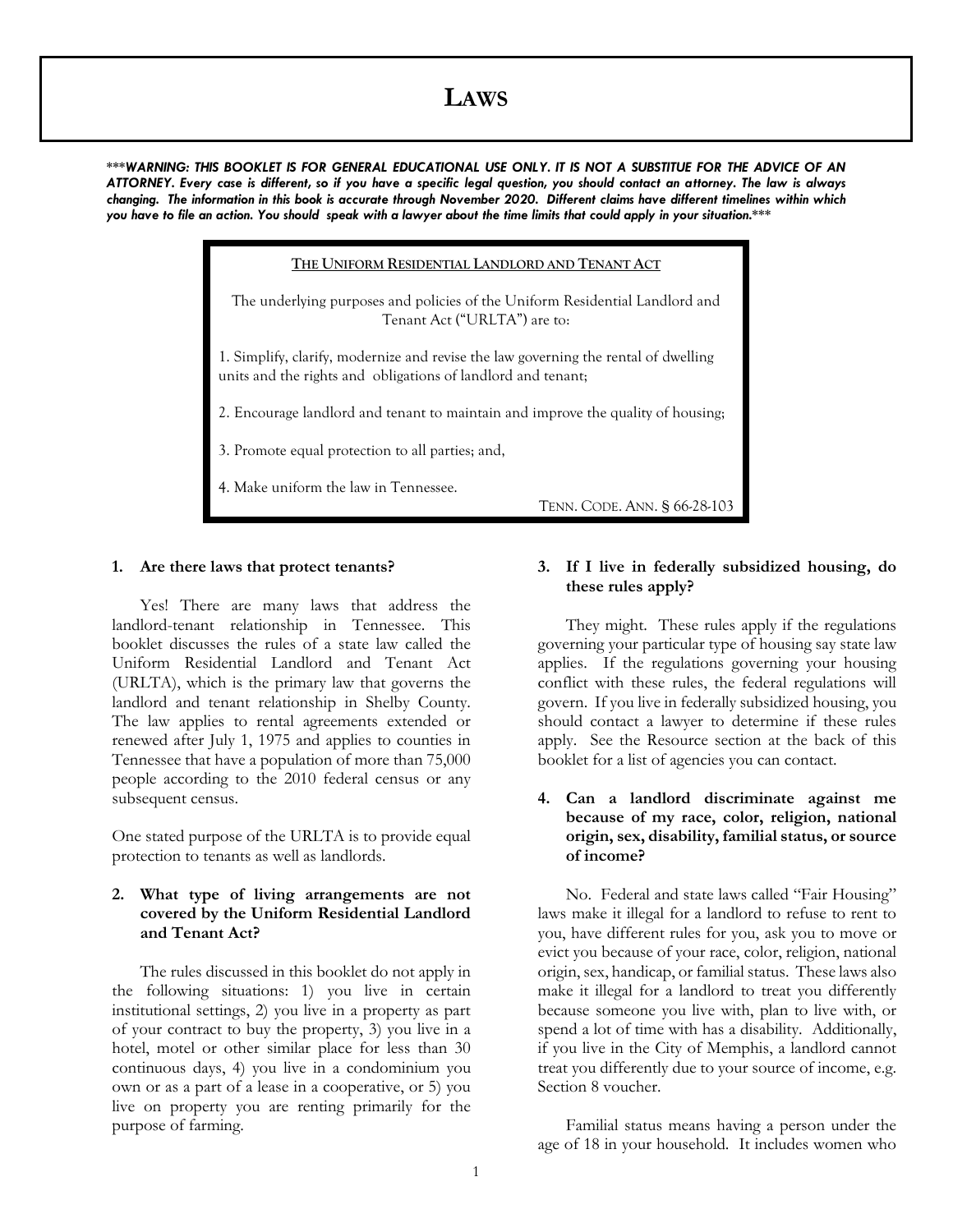are pregnant and people who are in the process of getting custody of a child or adopting.

If you think that the landlord is treating you differently because you fit into one of these categories, you may have a Fair Housing claim. Contact a lawyer or an agency that handles Fair Housing Claims. See the Resource section at the back of this booklet for a list of agencies you can contact.

#### **5. What types of landlord behaviors are considered discrimination?**

Acts of discrimination include:

- Refusing to sell or rent to a tenant
- Refusing to let a potential tenant view a property
- Giving a different price for housing or asking for different payments
- Changing terms, conditions, or privileges in a lease
- Falsely telling someone there are no rentals available
- Falsely telling someone a particular unit is unavailable
- Refusing to accommodate a disability, unless it would cause the landlord undue hardship
- Evicting a tenant
- Harassing, intimidating, or threatening a person.

# **6. Does the landlord have to make the unit accessible if I have a disability?**

Yes. If you have a disability, the landlord must bend the rules to accommodate your needs if the accommodation or modification is needed because of your disability and if it doesn't cause too much hardship for the landlord. Hardship is defined as

something that is very hard to do or costs too much. For example, a landlord must allow a blind person to keep a seeing eye dog even if the property is a no-pet property; also, if you have a wheelchair, you have a right to get a parking space near the door or to add a wheelchair ramp. Though both private landlords and landlords of federally subsidized housing must permit reasonable accommodations and modifications, private landlords are not usually required to pay for the changes, but landlords of federally subsidized housing usually are.

The landlord must make accommodations and permit modifications for the following groups:

- People who don't see or hear well;
- People who use wheelchairs;
- People who have intellectual disabilities or mental retardation;
- People with AIDS or HIV virus;
- People with mental or physical disabilities; and,
- People who doctor or therapist prescribed a service or emotional support pet.

If you are totally disabled and your landlord will not let you make changes you need to make due to your disability such as a wheelchair ramp or grab bars in the shower, you can end your lease early without paying extra.

# **7. Can a rental agreement waive or take away any tenant rights or remedies provided under the Uniform Residential Landlord and Tenant Act?**

No. The landlord and tenant cannot agree waive or take away the rights given to tenants under the Uniform Residential Landlord and Tenant Act.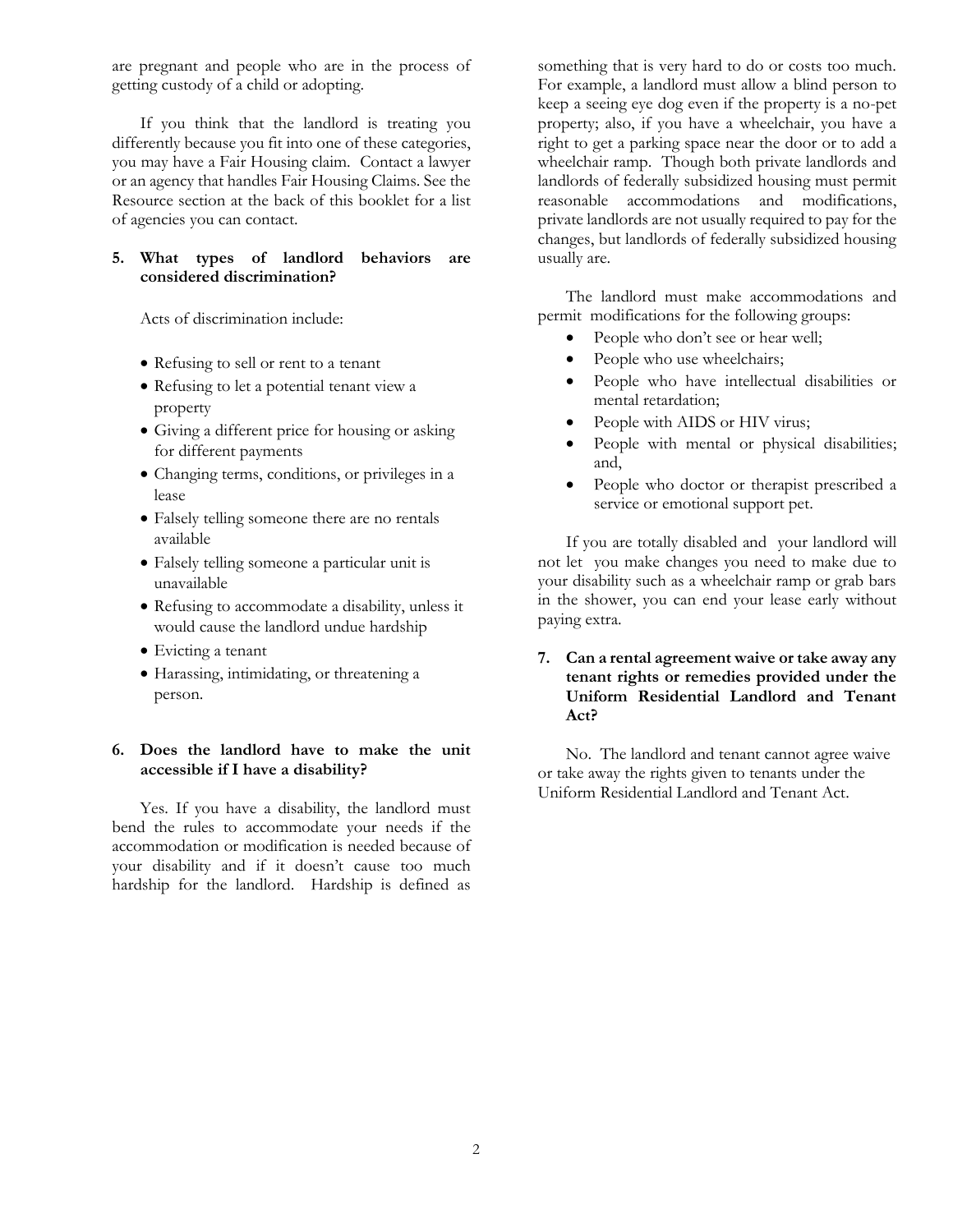# **GENERAL RIGHTS AND RESPONSIBILITIES**

*\*\*\*WARNING: THIS BOOKLET IS FOR GENERAL EDUCATIONAL USE ONLY. IT IS NOT A SUBSTITUE FOR THE ADVICE OF AN ATTORNEY. Every case is different, so if you have a specific legal question, you should contact an attorney. The law is always changing. The information in this book is accurate through November 2020. Different claims have different timelines within which you have to file an action. You should speak with a lawyer about the time limits that could apply in your situation.\*\*\**

#### **TENANT RESPONSIBILITIES**

- 1. Pay rent on time.
- 2. Keep the place as safe and clean as when you moved in.
- 3. Don't damage the property (or allow your friends, family or guests to.)
- 4. Don't do anything that would jeopardize the health and safety of your neighbors or their ability to enjoy their own property (or allow your friends, family or guests to).
- 5. Follow landlord rules. (Read lease for rules.)
- 6. Give landlord advance notice if you plan to stay away from the property for more than 7 days or move out.
- 7. Give landlord access to property for emergency repairs or (a showing the unit to a potential new tenant if you have given your notice to move out.)

\*Don't leave trash or garbage out.\*

\*Don't do anything illegal on the property.\*

\*Don't use your property for business without landlord permission.\*

#### **8. What are my landlord's responsibilities?**

Landlords are required to do the following:

- 1. Give you exclusive possession of the property you rent. This means the landlord cannot come onto your property without your permission except in limited circumstances or otherwise keep your from enjoying your rental property;
- 2. Give you access to all utilities. However, your landlord can require you to put utilities into your own name;
- 3. Put and keep the property in a fit and habitable condition, including complying with requirements of building and housing codes that impact health and safety and making repairs for which he/she is responsible within a reasonable time frame;
- 4. Keep the common areas safe and clean;
- 5. Provide trash receptacles for properties with 4 or more units; and,
- 6. Keep your security deposit in a separate account and tell you which bank holds the account.

Landlords are prohibited from doing the following:

1. Retaliating against you for doing anything to enforce your rights;

- 2. Abusing their right to enter the unit or use it to harass you.
- 3. Locking you out, interfering with essential services, or entering your unit and remove items – even if you are behind on rent!

#### **9. How do I know what the landlord's rules are?**

The written rental agreement should include all agreements between you and the landlord – both parties rights and responsibilities as well as things that are prohibited. Sometimes, a landlord has a separate document that contains renter's rules. This might be things like pool rules or having your dog on a leash. You should ask your landlord for a copy of any renter's rules that are not contained in the lease. Read it and make sure you understand all of the terms before you sign your lease. If you don't like the rules, don't sign the lease.

# **10. Can I pay my rent late, not pay it all, or reduce my rental payment if my landlord is doing something wrong?**

The main reason people get evicted in Shelby County is non-payment of rent. You should ALWAYS PAY YOUR RENT ON TIME, IN FULL, even if your landlord is not making repairs or doing something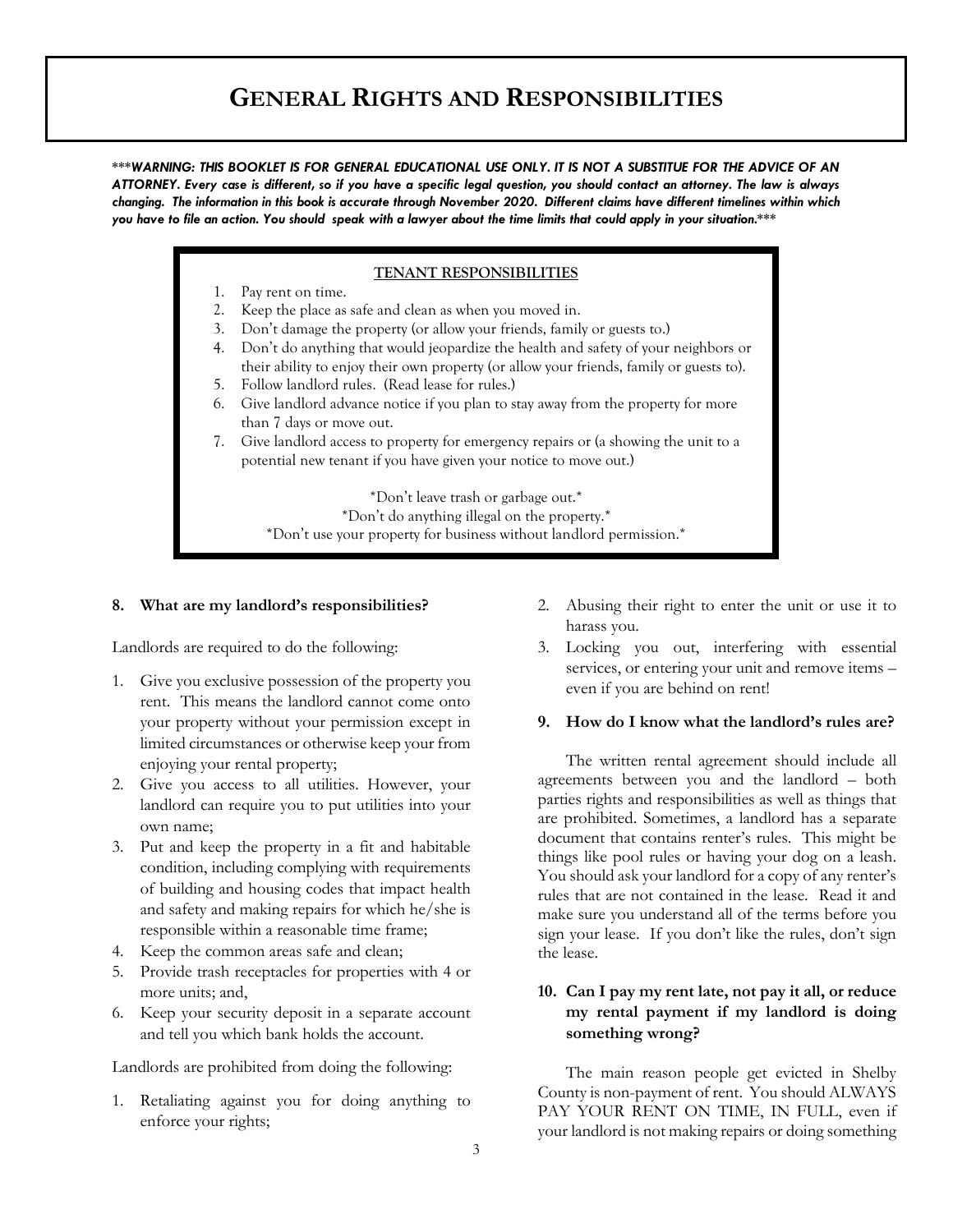else you think breaches your agreement or otherwise violates your rights. Not paying rent is a violation of your lease, and the landlord can evict you for this.

*The law says that in some situations you can take steps to fix a problem that your landlord should be fixing but is not fixing. These steps sometimes include that you pay to fix the problem and reduce your rent by the amount you paid. It is strongly recommended that you talk with an attorney before you attempt to take these steps. Despite what the law says, tenants rarely do it properly and often end up getting evicted for non-payment of rent when they try it!*

#### **11. What happens if I pay my rent late?**

The law gives you a five day grace period to pay your rent before the landlord can charge a late fee. This means that if your rent is more than five days late, your landlord can charge you more than your rent amount for the month. Your late fee cannot be more than 10% of the rent you owe. The day rent is due counts as Day 1. If Day 5 of your grace period falls on a Sunday or legal holiday, you have to pay rent the next business day to have it considered paid within the grace period.

ALWAYS PAY YOUR RENT ON TIME. Paying rent late is a violation of your lease, which means your landlord can make you move. If you are unable to pay rent in full, on time, contact your landlord ahead of time to try to work out a deal. Get the deal in writing or have a witness.

Note*:* Just because your landlord accepts late rent without asking you to move out does not mean you can pay rent late again without a consequence.

#### **12. Should I get a receipt when I pay my rent?**

Yes. Get a receipt for your rent payment! The receipt should be dated and signed by the person who accepts rend on the landlord's behalf, and should say the payment was for rent. If you don't get a receipt and there is a dispute over rent, it will be more difficult to prove you paid without a receipt. Save all of your rent receipts. If you can't get a receipt, take someone with you who can witness your rent payment.

#### **13. Does my landlord have a right to enter my rental unit?**

The law requires that the landlord give you exclusive possession of a property you rent, which means, generally, the landlord cannot come onto the property without your permission. However, there are times that a landlord might need to come onto the property to fulfill his/her obligations to you and to take care of the property. In those instances, the law also requires you to not unreasonably deny access.

Your landlord can enter your rental unit without permission or advance notice if:

- It's an emergency, e.g. fire, flood, broken pipe, storm damage, dangerous electrical wire;
- The utilities have been turned off and it's not the landlord's fault;
- The landlord gets a court order.
- You don't make a repair that impacts health or safety within a reasonable time frame;
- You are gone more than 7 days without telling the landlord and something happens that makes it necessary for them to enter while you are gone;
- You abandon the property; or,
- You die, go to jail, or get too sick to answer the door;

Your landlord can enter your rental unit with permission and advance notice if:

- You have requested repairs; and,
- You have given notice that you are moving out and the landlord wants to show it to someone who is interested in renting it AND your lease says this is okay.

If your landlord does not follow the rules for entering the property or uses requests for entry to harass you, you can sue your landlord to get him/her to stop or you can move out. In both cases, you can get your landlord to pay for attorney's fees and for the cost of any expenses or other harm that came to you as a result of your landlord's unlawful behavior.

#### **14. Does my landlord have to provide me with utilities?**

The landlord must give you *access* to all utilities, but can require you to have them turned on in your name within 3 days from the day you move in. If you don't have the utilities put in your name within the time your landlord requires, the landlord can have them shut off. "Utilities" means water, electricity, sewage, or natural gas.

If your landlord fails to provide you access to your utilities, heat, or other service your landlord is responsible for providing you that impacts health and safety, you must give your landlord written notice of the problem. Keep a copy of the notice. If your landlord does not fix the problem within 14 days of receiving written notice, you have several options: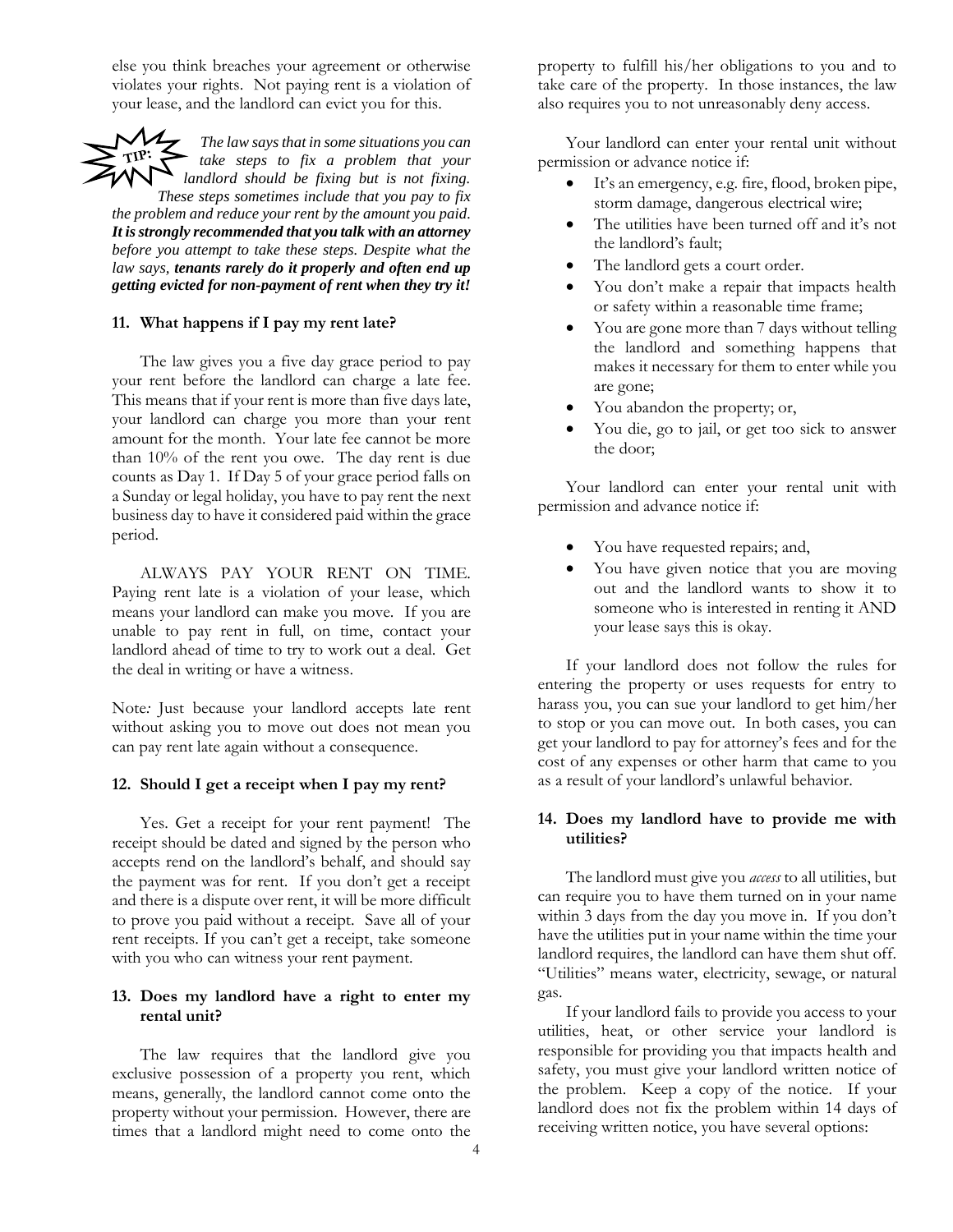- 1. Go to court to get an order requiring your landlord to make utilities available.
- 2. Fix the problem and deduct the cost from your rent.
- 3. Go to court to get an order that reduces your rent for the time you didn't have services.
- 4. Get substitute housing until the problem is fixed and don't pay rent during that time.
- 5. Move out early without usual penalty for early move out.

If you go to court to address the problem and you win, your landlord can be forced to pay for your attorney's fees and to reimburse you for any money you spent trying to get your landlord to fulfill his/her obligations and for any other harm that came to you or your property as a result of your landlord's failure to fulfill his/her obligation.

*Remember: Your landlord cannot turn off or otherwise interfere with utilities or other essential services – even if you are behind on rent!*

# **15. Do I have to tell my landlord when I am gone from the property for more than a week?**

It depends. Check your lease. Some landlords include in the rental agreement the requirement that you notify your landlord if you will be absent from the property for more than seven days. The rental agreement may also specify how and when to give notice of your absence; if it does not give details of when and how to tell your landlord, the law says you should give your notice on or before the first day of your absence. You should always give notice in writing so you have proof in the event of a disagreement. If your lease requires notice to your landlord and you intentionally don't give notice, your landlord can force you to pay for problems that arise while you're gone.

When you are gone for more than a week, your landlord can enter the property if reasonably necessary.

## **16. Can a landlord retaliate against me after I ask for or complain about repairs?**

No. It is unlawful for a landlord to retaliate by increasing rent, decreasing services, or by threatening to force you to move or evict you because you try to get repairs fixed or do anything else to enforce your legal rights.

*However*, if you are in violation of your lease when you try to get the repair fixed – for example, for not paying your rent – your landlord has a right to end your lease for the behavior that is noncompliant. It will be difficult to prove that your landlord's behavior is in retaliation for your repair complaint rather than a in response to your own breach for non-payment of rent.

# **17. Does my landlord have to take care of the common areas in my apartment complex?**

The law requires your landlord to keep the common areas in a clean and safe condition. The common areas are the parts of the complex that everyone uses, such as the sidewalks and the stairs. If you live in an apartment complex or building that has more than four units, the landlord is also required to provide appropriate trash containers for waste removal for the entire complex.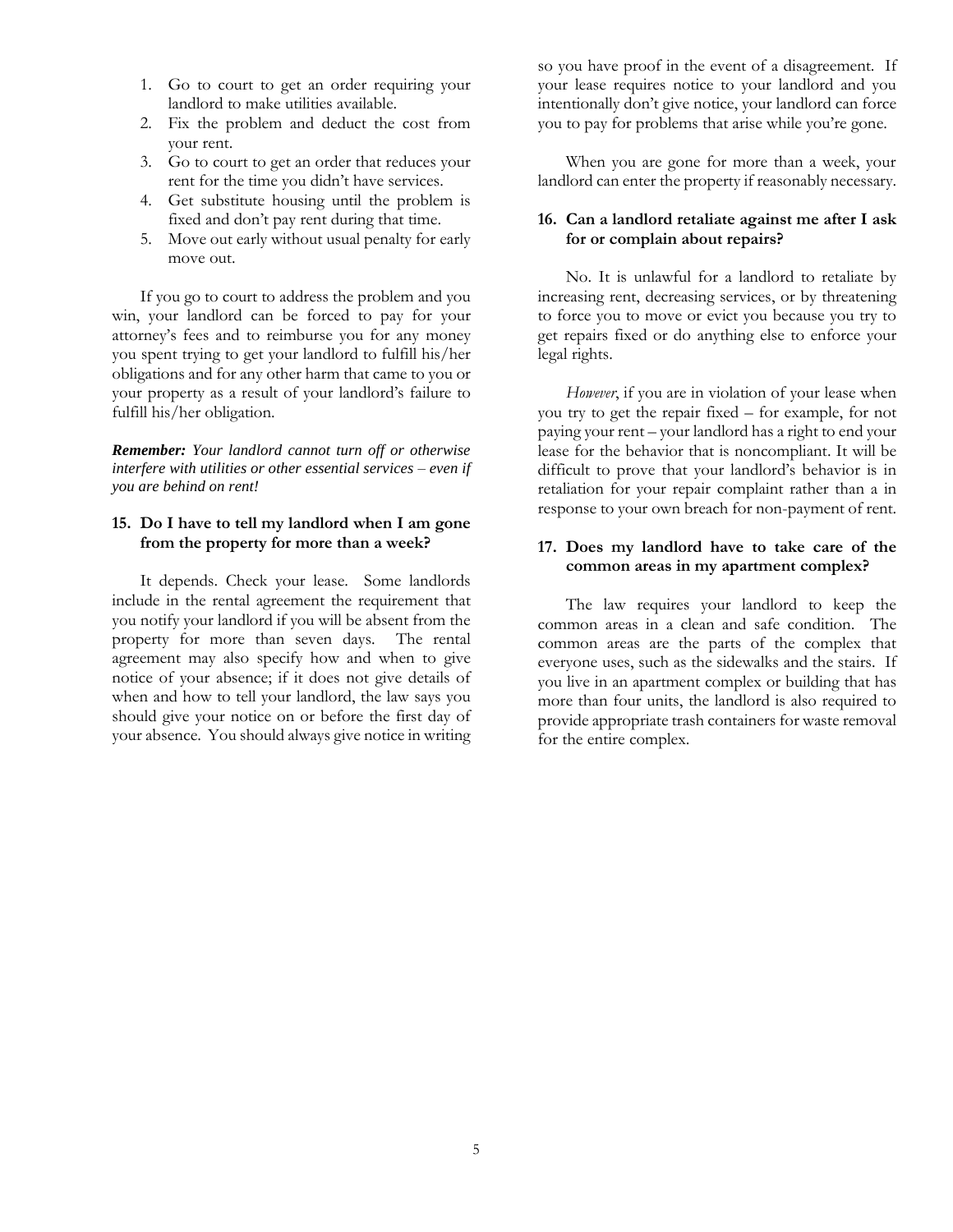# **MOVING IN**

*\*\*\*WARNING: THIS BOOKLET IS FOR GENERAL EDUCATIONAL USE ONLY. IT IS NOT A SUBSTITUE FOR THE ADVICE OF AN ATTORNEY. Every case is different, so if you have a specific legal question, you should contact an attorney. The law is always changing. The information in this book is accurate through November 2020. Different claims have different timelines within which you have to file an action. You should speak with a lawyer about the time limits that could apply in your situation.\*\*\**

#### **LEASES 101**

- 1. A lease is the agreement between you and your landlord. It is also called a rental agreement.
- 2. A lease can be written or spoken. A WRITTEN LEASE GIVES RENTERS MORE PROTECTIONS.
- 3. Even if your lease is not in writing, you and your landlord have responsibilities to each other under Tennessee Law. (See" General Rights and Responsibilities" on pages 3-5.)

\*\*\*DON'T sign a lease that has blanks in it.\*\*\* \*\*\*DON'T sign a lease you don't understand.\*\*\* \*\*\*DO take a friend with you to witness any spoken agreements.\*\*\*

#### **18. What should I do before I rent a place?**

Before you rent a place, make sure that:

- You read and understand the lease;
- The place meets your needs;
- You can afford your rent;
- You understand who will pay for utilities gas, electricity, water, and garbage pick-up; and,
- You inspect the unit, note in writing any problems, and when possible, take photographs of the problems and the general condition of the unit.

When you are assessing if you can afford a place, in addition to rent, don't forget to calculate the cost of the security deposit, utility costs, and any fees your landlord charges, e.g. pet fee. Also consider the cost of renter's insurance. Your lease might say you have to have renter's insurance, but even if it is not required, it can save you money if you have a fire or flood.

Before you sign a document or pay any money, ask the landlord to walk-through the property with you to inspect the unit. You can use the Inventory and Condition Report on pages 19-20 or you can make your own list. When the inspection is complete, ask the landlord to sign your notes. Date your notes and send a copy of the notes to your landlord. If there are any problems with the property, take pictures and have friends look at the problem in case you have to later prove in court that the problem was there before you moved into the unit. Save the written list, your lease, and any photos in a safe place.

#### **19. What information should be in my rental agreement?**

Your rental agreement says what you and your landlord agree to, and should include all the terms, conditions, and rules that apply to your use of the property. If you and your landlord make promises to do things that are not in the lease, you should put the promises in writing and you and the landlord should both sign it and add it to the lease. At a minimum, your lease should include the following:

- a. Amount of rent
- b. Date and place your rent is due
- c. How long the lease is for
- d. Late payment fees
- e. Whether pets are ok
- f. Who pays utilities
- g. Amount of security deposit and when the landlord may keep it
- h. Who is responsible for what repairs and what repairs the landlord will make before you move in
- i. How the lease can be ended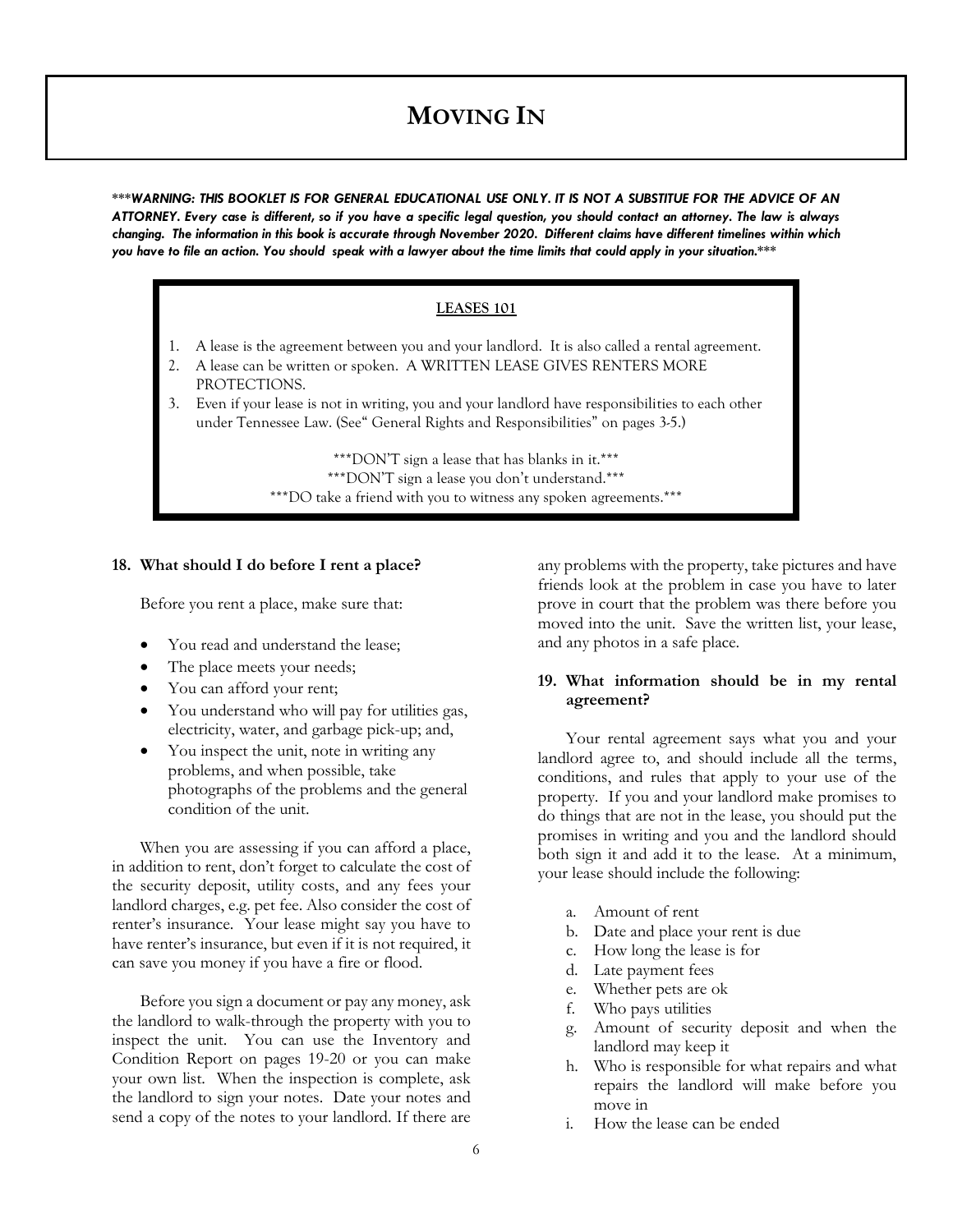#### **20. If there are problems with the unit before I sign the lease, but the landlord promises to repair them, should I sign the lease?**

The law requires a landlord to make all repairs and do whatever is necessary to put and keep the property in a fit and habitable condition. If you are ok with the landlord making repairs after you move in, you or the landlord should make a written, dated list of what repairs the landlord agrees to do after you move in and when they will be done. You should both sign the list and attach it to the lease. Make sure to keep your copy of the lease with the repair list in a safe place. You may need it if your landlord doesn't stick to the agreement to fix the problem or to get your security deposit back when you move out.

#### **21. Do I have any rights if my rental agreement is not in writing?**

Yes! You do not have to have a written lease to have rights as a renter. Though written agreements provide more protections for tenants, a verbal agreement is equally binding on the landlord (and you) as a written agreement. In the event of a disagreement between you and your landlord, it will be more challenging to prove the terms of a verbal lease than a written lease. It will be your word against the landlord unless there is a witness to the agreement. If you decide not to have a written lease or do not have the option of a written lease, take someone with you who you trust and who will make a good witness when you and your landlord discuss the rental agreement.

## **22. What is a walk-through and what happens during a walk-through?**

During a walkthrough, you walk-through the property room by room and take an inventory of what is in each room and the condition of everything in each room. This includes things like furniture and light fixtures and more basic things like carpets, walls, and ceilings. You can use the Inventory and Condition Report on pages 19-20 or you can make your own. A walk-through is sometimes called an inspection.

You should do a walk-through before you move in and as part of the move out process. Ideally, your landlord will do the walk-throughs with you, but if that is not possible, try to have a friend with you who can be a witness to the condition of the property. Use the same list for move out that you used when you moved in. Take photos of everything, not just items that need repair. Having a before and after list and photos of the condition of the property will show if/how the

property condition changed while you lived there beyond normal wear and tear. Once the inspection is complete, ask the landlord to sign your list and give him/her a copy. The inventory list and photos will serve as proof.

After the walk-through you do as part of your move-out, if you and your landlord agree that no damage was done and you don't owe your landlord any money, you should get your security deposit back unless it was a non-refundable security deposit. If you and your landlord disagree about the condition of the property or whether you are responsible for any needed repairs, do not sign the landlord's list about the condition of the property. You should write your landlord to let him/her know which items on the list you disagree with. **If you don't send your landlord a list of the things you disagree with, a court will not force the landlord to return a wrongfully withheld security deposit even if you can later prove the landlord's damage assessment was inaccurate.**

## **23. What types of things should I look for in the walk-through?**

When you do your inspection, you should find all the repairs your landlord needs to make. You can use the Inventory and Condition Report on pages 19-20 to guide you through a full inspection, or you can make your own list. At a minimum, make sure your unit is safe and fit to live in by checking that it has the following:

- Doors and windows should open and close and have locks that work.
- All appliances that come with the unit should work and be safe (e.g. refrigerator, stove, oven)
- Walls and ceilings should keep out the weather
- Floors and walls should be strong with no holes
- Plumbing should work
- Electrical wiring should be safe
- There must be a heater that works and is safe

You also want to take note of smaller things that might be wrong with the place such as broken glass, rug burns, stains and tears, holes in the wall, chips in the sink or tub, scratches in the doors and woodwork, missing light fixtures, peeling paint, damaged or non-functional furnishings such as lamps that don't work, or furniture with holes, stains, chips. Are all the lights and wall plugs working and safe? Do the sinks and baths drain properly? Do all of the toilets flush properly? Does the air conditioner work?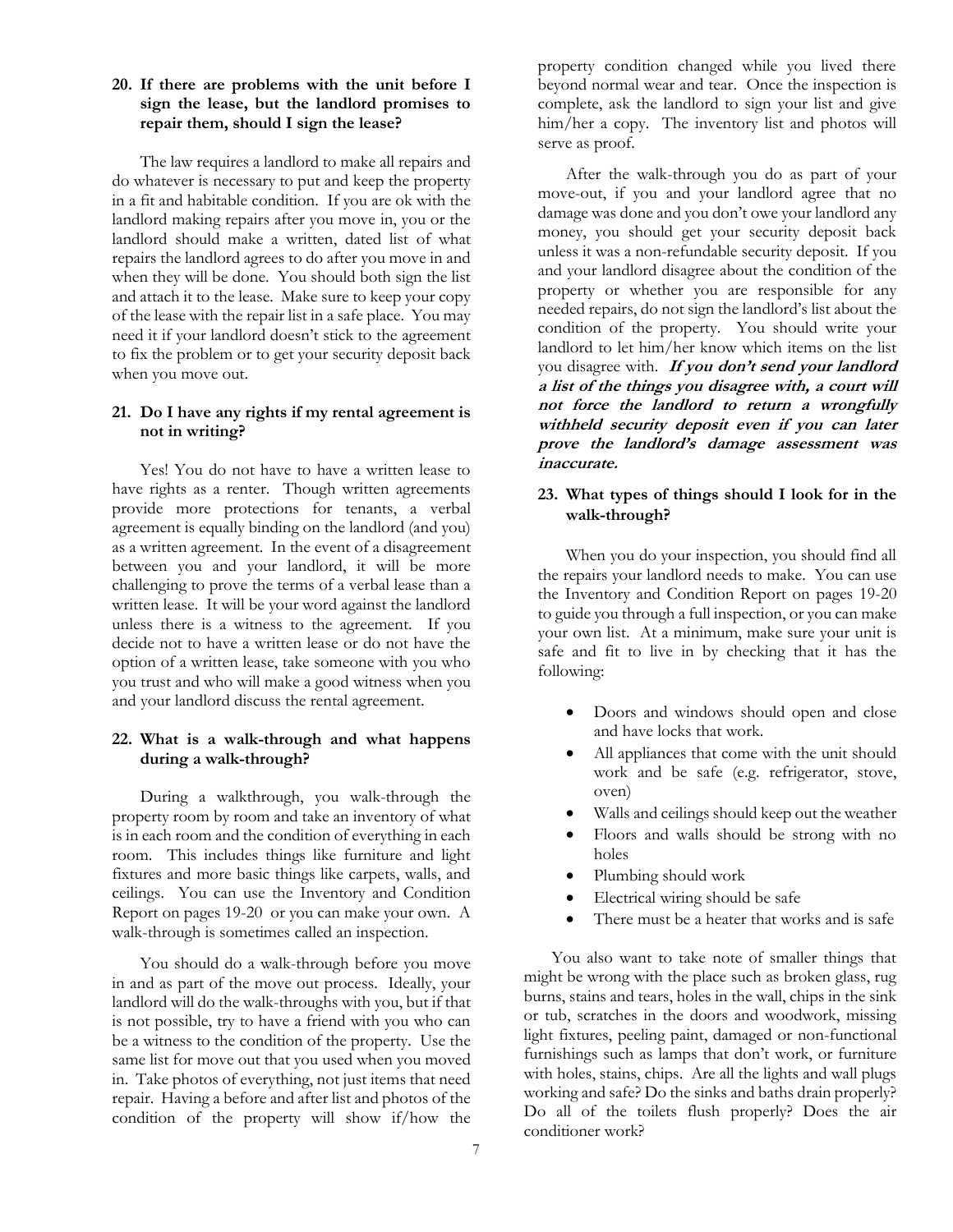If you have a question about the condition of something that you can't tell by just looking, just ask. If it is something important to your decision to rent the property, tell the landlord and put it in writing. For example, if you have a child with asthma, you might want to ask if the unit has any history of mold or water intrusion. If the landlord says the unit has never had those problems, you can note it on the walk-through list or the lease and both initial next to the note. If you later find out the unit has a history of such problems, having a signed note showing your landlord knew about your concern and made a misrepresentation might help you get out of the lease early without penalty.

#### **24. What should I do to protect myself if my landlord agrees I can make repairs and clean the unit in exchange for a rent credit?**

If the landlord agrees to let you make repairs or clean the unit in exchange for reduction in rent, get the agreement in writing with the date and landlord signature. The agreement needs to state what will be repaired, how much money will be credited, and if the credit includes labor and materials. Get before and after pictures. Keep all receipts for materials and make sure you both have copies.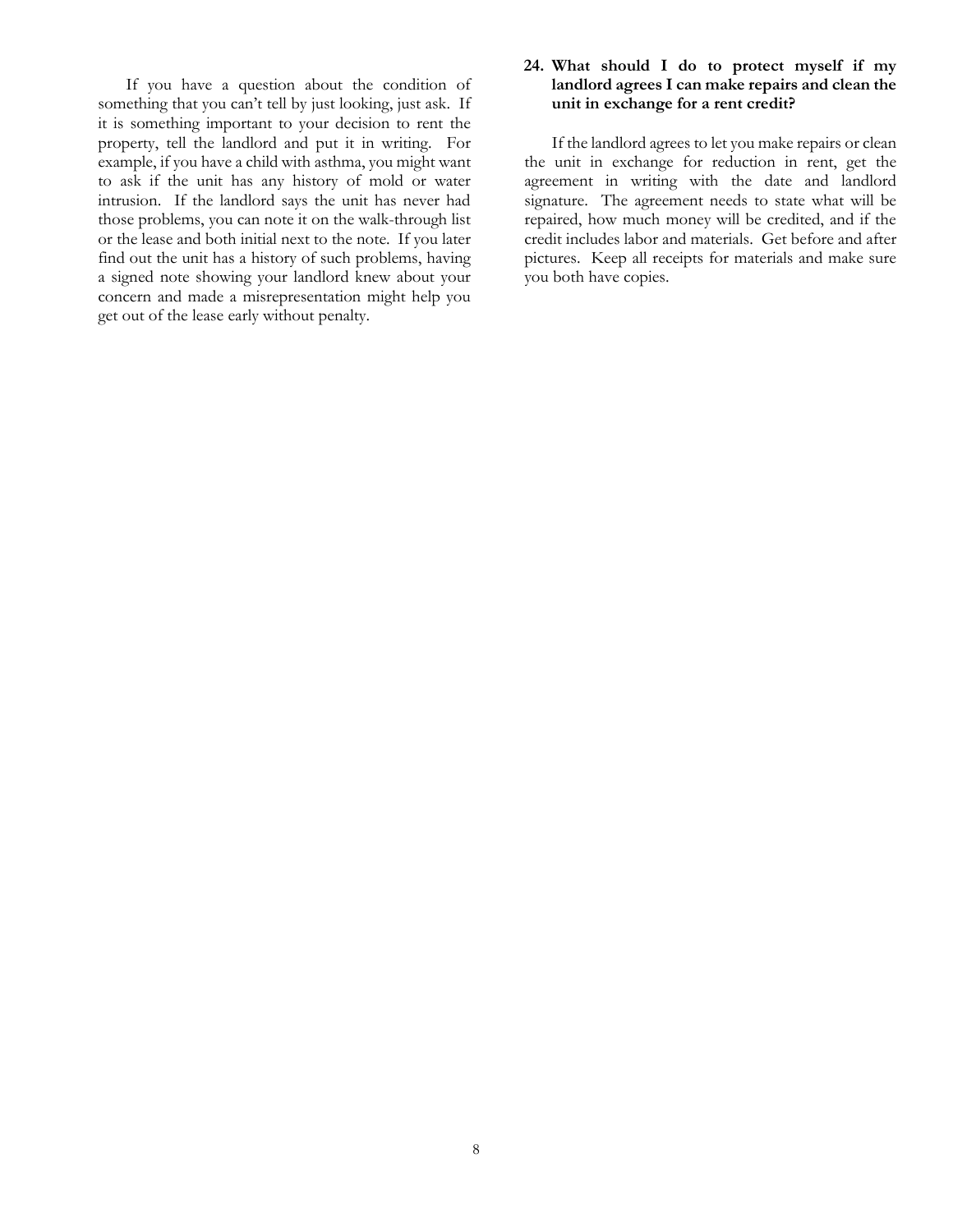# **SECURITY DEPOSIT**

*\*\*\*WARNING: THIS BOOKLET IS FOR GENERAL EDUCATIONAL USE ONLY. IT IS NOT A SUBSTITUE FOR THE ADVICE OF AN ATTORNEY. Every case is different, so if you have a specific legal question, you should contact an attorney. The law is always changing. The information in this book is accurate through November 2020. Different claims have different timelines within which you have to file an action. You should speak with a lawyer about the time limits that could apply in your situation.\*\*\**

#### **SECURITY DEPOSIT TIPS**

- 1. When you pay a security deposit, get a receipt that shows the date and amount you paid, and includes the words "security deposit" or "damage receipt."
- 2. Your landlord has to keep your security deposit in a separate account just for security deposits and must tell you what bank holds the account. If your landlord doesn't keep your deposit in a separate account, you might be able to get your deposit back.
- 3. Your landlord cannot keep your security deposit to pay for normal wear and tear.
- 4. You landlord cannot keep your security deposit to fix damage that was already there.
- 5. If your lease says your security deposit is non-refundable, you will not get it back.

#### **25. What is a security deposit?**

A security deposit is one-time payment you pay your landlord when you agree to rent a place, to pay for damage you might do while you live there beyond normal wear and tear, and other monetary damage that might result from a breach of the rental agreement. Landlords do not have to charge a security deposit, but most do. Some security deposits are non-refundable. Depending on what you agree to in your lease and the condition of your rental unit when you move out, you might get some or all of your deposit back after you move out.

The landlord has to tell you which bank holds the deposit, but does not have to tell you the account number.

The landlord cannot keep your security deposit to fix problems that were there when you moved in.

#### **26. Do I have a right to do a walk-through with my landlord?**

Yes – if you ask for it! But you do not have a right to do a walk-through if:

- You do not ask for a walk-through;
- You moved out without written notice;
- You abandoned the property;
- You were evicted by a court order;
- You don't contact your landlord when they give you notice you have a right to inspect;
- You don't show up for the walk-through you and your landlord schedule; or,
- The landlord cannot get in touch with you.

In most situations, even if you do something that waives your right to do a walk-through, you still have a right to see a list of the damages he/she assesses and an estimate of the cost of repairing those damage IF YOU REQUEST IT IN WRITING.

#### **27. When do I do the walk-through?**

Ideally, you should do your final walk-through after you have moved your things out of the property, cleaned it, and made any small repairs like replacing lightbulbs. You should request a walk-through in writing as soon as you submit notice to your landlord that you are moving out.

# **28. Can my landlord keep my deposit after I move out if my unit is in the same condition as when I moved in?**

Maybe. The law allows your landlord to use the security deposit to offset costs for damage to the property *and* any amounts owed to the landlord after a tenant moves out.

If you signed a lease that says your security deposit is non-refundable, your landlord is allowed to keep your security deposit when you move out - even if you leave your unit in the same or better condition than you found it and do not owe your landlord any money.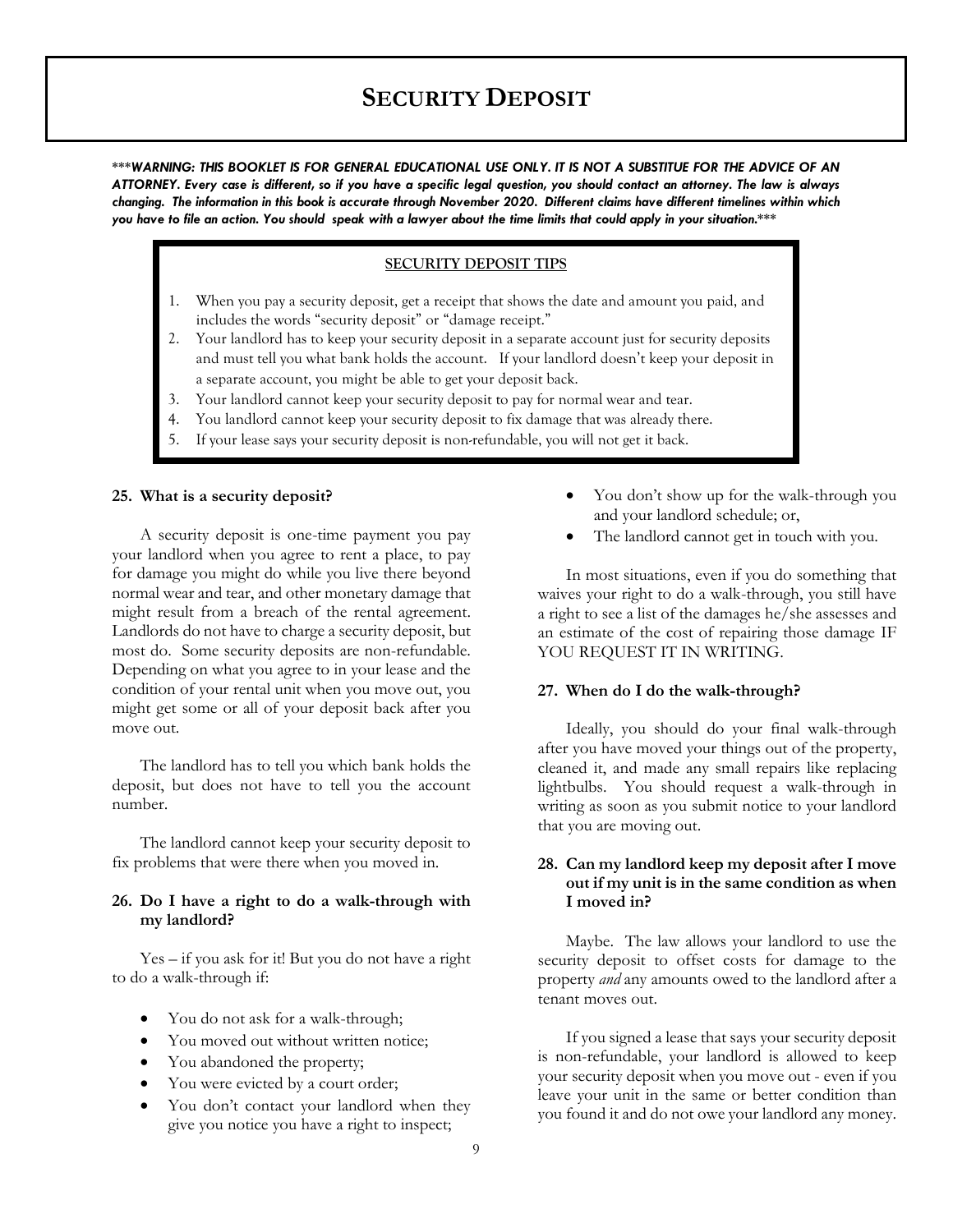If your lease allows for the return of your security deposit, your landlord should return the security deposit if:

- 1. The unit is in the same or better condition as you found it; and
- 2. You don't owe you landlord money; and
- 3. You follow your landlord's procedures for getting your deposit returned.

## **29. What can I do to make it most likely I get my security deposit back?**

First, read the lease and look for the rules for security deposits. Different landlords have different rules about refunding it, what it can be used for, the process for getting it back, and more. Whatever the rules are, your are more likely to get your deposit back if you follow the rules. If the lease does not specifically say what types of things the landlord can use your security deposit for or what the process is for getting your security deposit returned, ask the landlord for a written description – or write what the landlord says into the lease yourself. If you can't write it in, have a witness when you ask your landlord.

Second, before you move in, do a walk-through of the property with your landlord. Keep a list of the condition of all items in every room, especially things that are damaged or need repair. Take photos of everything, not just things in a bad condition. You can use Inventory and Condition Report on pages 19-20 or use your own list. After your walk-through, sign the list and get your landlord to sign it. If you landlord does not do the walk-through with you, take a friend with you who could serve as a witness if there is a disagreement about the condition the property was in when you moved in. Make copies of all communications with your landlord.

Third, take care of the property while you live there. Clean regularly and fix the things that are your responsibility to fix. When you have a problem that is your landlord's responsibility to fix, follow the rules and procedures about giving your landlord notice of the problem. Take pictures of issues that come up on your property and put communications with your landlord in writing.

Fourth and finally, when you move out, after you have removed your items and cleaned the property, you should do another walk-through. Use the same list you used for the walk-through when you moved in. Take pictures. Try to have the landlord do the walkthrough with you. Check your lease again; it may have

rules about how to setup the walk-through with your landlord.

 $M_{Z}$ *If you do not fully participate in the walk-*TIP: *through process with your landlord, you might waive your right to contest your landlord keeping your security deposit – even if there is no damage to the property.*

# **30. What happens if I disagree with my landlord about the condition of the property or who is responsible for a repair?**

If you and the landlord disagree about what needs to be repaired, give your landlord a signed, dated list of things you think you should not have to pay for and why. Keep a copy. See if you and your landlord can come to an agreement about which things you will pay for. If you and your landlord cannot reach an agreement about who is responsible for which repair, you can go to court and the judge will use the written lists and photos to decide what you have to pay for and what the landlord has to pay for. If you have to go to Court to resolve the disagreement, the losing party could end up having to pay for the cost of filing the lawsuit and the other party's attorney's fees.

If you don't give your landlord a written list of what items you think you should not have to pay for, you may waive your right to recover damages in a lawsuit against your landlord.

# **31. Can my landlord keep my security deposit to pay for problems with the unit that were already there when I moved in?**

No. The law says your security deposit should be used to pay for damages to the property beyond ordinary wear and tear that happens while you live there or to pay for money you owe the landlord when you move out due to your breach of the lease, such as unpaid rent or late fees.

When you move out, you should ask for and receive an itemized list of deductions that show what problems you landlord identified that require repairs and how much your landlord intends to take from your security deposit to fix them. You can compare the list of landlord deductions to the information in the list you made from both of your walk-throughs to make sure your landlord is not charging you for problems that were already there when you moved in.

## **32. What happens if I don't do a walk-through with my landlord when I move out?**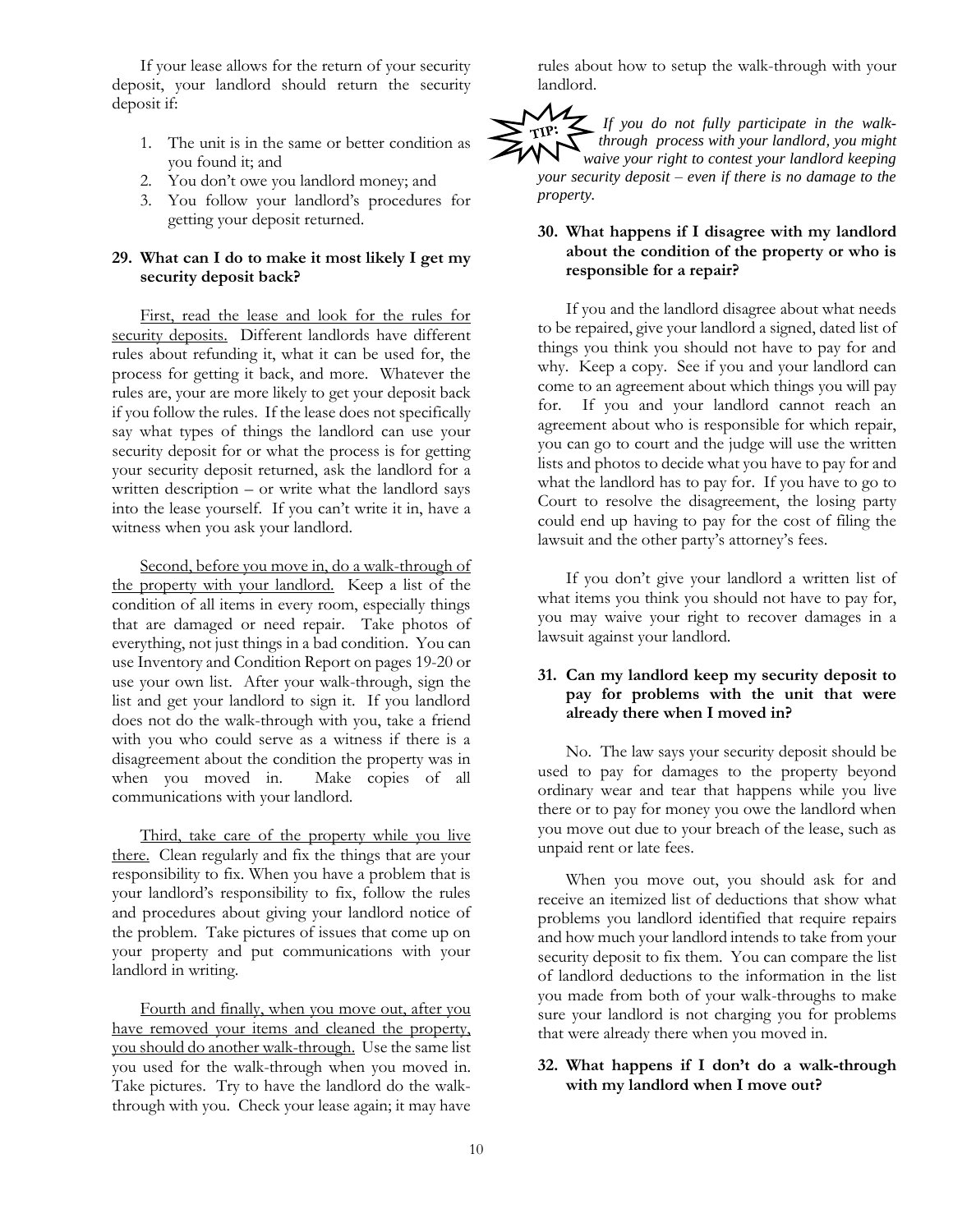If you don't do the walk-through with your landlord, you should still do your own walk-through. Use the list you used when you moved in; take photos; and, have a friend come with you. If you don't have your own list, you can use the Inventory and Condition Report on pages 19-20. Your landlord should also do a walk-through and make a list of things he/she thinks you should pay to have fixed and how much he/she estimates it will cost to get it fixed. If your landlord does not give you the list, you should request it in writing. Your landlord has to provide such a list if you request it in writing.

If you agree with the landlord's list, the landlord can take money out of your security deposit to pay for the repairs you agreed to and can charge you extra if your security deposit is not enough to cover the cost of all repairs you agreed to. If you don't agree with the landlord's list, make a list of things you think you should not have to pay for and why. Sign and date your list and give it to the landlord. Keep a copy. **If you have a new address, make sure you put your new address on the list you give to your landlord.**

If you and your landlord cannot reach an agreement about who is responsible for which repair, you can go to court and the judge will use the written list and photos to decide what you have to pay for and what the landlord has to pay for.

#### **33. What types of things constitute normal wear and tear versus damages?**

Ordinary wear and tear is deterioration to property that naturally occurs over time through living somewhere, without negligence, misuse or abuse by the person using the property or anyone on who that person let into the property. Damage can be defined as destruction or injury to a product that causes permanent deterioration to a product before the end of its normal service life. Damage can happen not only from something you do, but also from something you fail to do. For example, excessive build-up of dirt or waste from inadequate cleaning can be considered damage. The following chart has examples of what might be considered normal wear and tear and what might be considered damage:

|        | Wear and Tear      | Damage               |  |  |
|--------|--------------------|----------------------|--|--|
|        | Smudging that can  | Pen/crayon marks     |  |  |
| Wall   | be wiped away      | that require new     |  |  |
|        |                    | paint; large holes   |  |  |
| Carpet | Worn thin; Fading; | Rips; Stains; Odor;  |  |  |
|        | Fraying            | Discoloration; Burns |  |  |

|           | Rusty parts; leaky  | Parts missing,       |  |  |
|-----------|---------------------|----------------------|--|--|
| Appliance | faucet; broken      | unreported           |  |  |
|           | digital display     | inoperability        |  |  |
|           | Fading; peeling;    | Unauthorized:        |  |  |
| Paint     | cracking; worn      | obvious patching and |  |  |
|           |                     | scrub marks          |  |  |
| Door      | Sticking, creaking; | Holes; missing lock, |  |  |
|           | warping             | knob; door off hinge |  |  |
| Window    | Smudging; sticking  | Broken glass;        |  |  |
|           |                     | torn/missing screen  |  |  |

*Don't forget: You are not responsible for paying for anything that was already there when you moved in!*

# **34. If my landlord agrees that none of my security deposit needs to be used to pay for damages to the property, what happens next?**

If, after your walk-through, your landlord agrees none of your security deposit should be taken to pay for damage to the property, your landlord can still keep your deposit if you owe your landlord money for things like unpaid rent or fees. If you do not owe your landlord money and your landlord agrees no money should be taken from your deposit to pay for damages, the landlord must send you notice of the amount of security deposit that will be refunded. You have 60 days from the date the notice was sent to respond to the refund notice. The law requires the landlord send the notice to your last known or reasonably determinable address. If you do not respond to the notice within 60 days, the landlord is allowed to keep the money.

*Make sure you give your landlord the*   $TIP:$ *address where you can receive mail after you move out! Put it in writing. You can include it in your move-out notice, on the walkthrough list, or send it separately.* 

#### **35. What do I do if my landlord does not return my refundable security deposit?**

If your landlord keeps your security deposit and you don't agree with it, you can sue your landlord in General Sessions Court, and a judge will decide who gets what part of the deposit. You do not have to have a lawyer to sue in General Sessions.

# **36. Once I do a walkthrough with my landlord, can my landlord come after me for more damages later?**

Yes. Your landlord has 30 days after you move out OR 7 days after a new renter moves in – which ever is earlier – to find additional damages.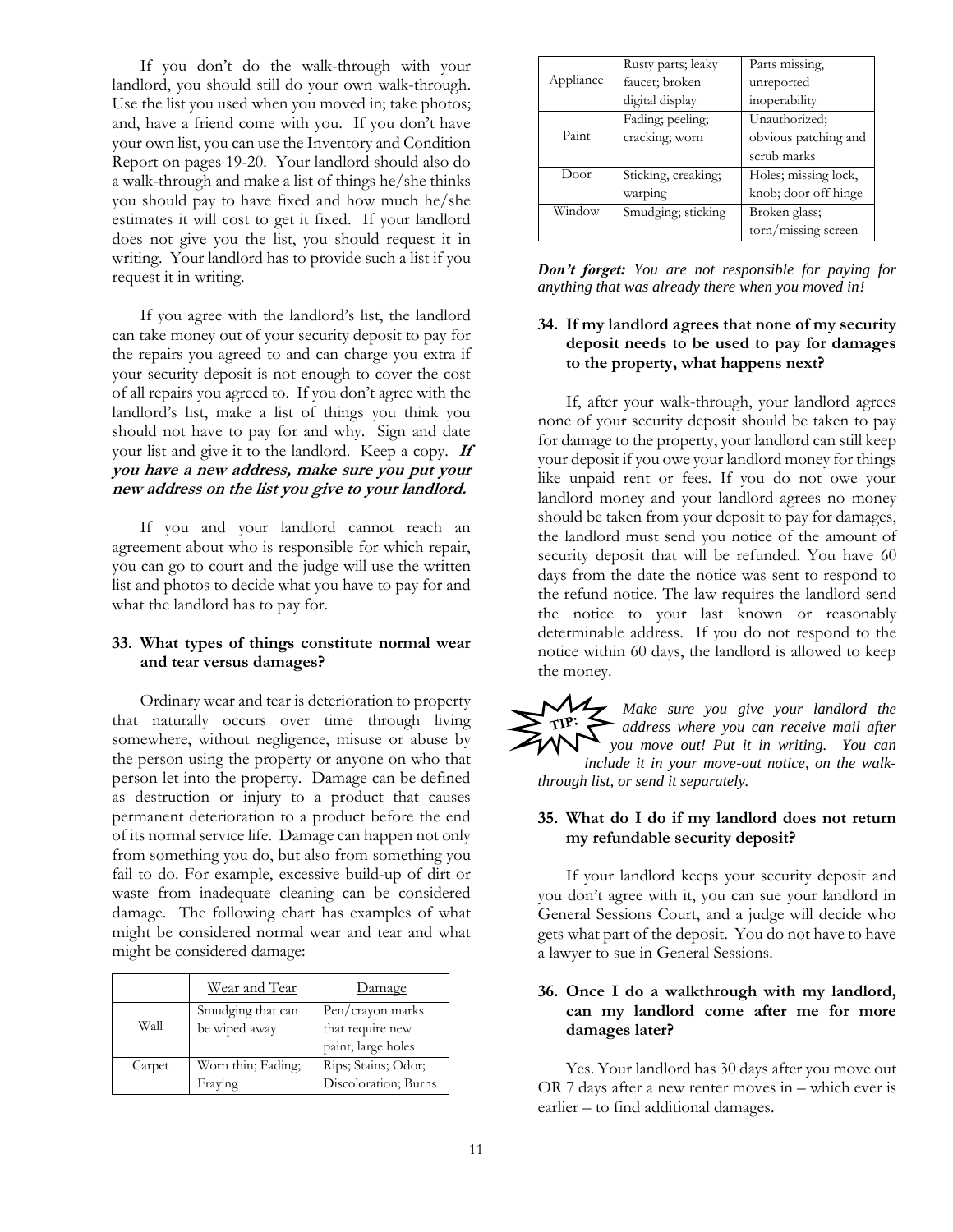# **REPAIRS**

*\*\*\*WARNING: THIS BOOKLET IS FOR GENERAL EDUCATIONAL USE ONLY. IT IS NOT A SUBSTITUE FOR THE ADVICE OF AN ATTORNEY. Every case is different, so if you have a specific legal question, you should contact an attorney. The law is always changing. The information in this book is accurate through November 2020. Different claims have different timelines within which you have to file an action. You should speak with a lawyer about the time limits that could apply in your situation.\*\*\**



#### **37. Does the landlord have to make repairs?**

Your landlord has a legal duty to comply with building and housing codes that relate to health and safety; to make repairs necessary to keep the property fit and habitable; and, to keep the common areas clean and safe. If you need a repair, check your lease to see who is responsible for making the repair. If the lease says the landlord is responsible for the repair, you must give your landlord **written notice** of the problem to make sure he/she knows a repair is needed. Keep a copy of the notice you send. If it is not an emergency, the landlord has 14 days to make the repair. If the lease says you are responsible, then the landlord does not have to make the repair.

If you or someone you allowed onto the property caused the problem requiring repair, you might have to pay for the repairs even if it is the landlord's responsibility to make the repair.

#### **38. [How do I ask my landlord for repairs?](https://texaslawhelp.org/article/right-repairs-tenant#toc-4)**

Make all repair requests **IN WRITING**. The letter should tell the landlord what repairs are needed and that the problem was not caused by a deliberate or negligent act by your or anyone on the property with your permission. Make sure it is dated. Keep a copy for yourself. The letter will serve as proof that you gave your landlord notice of the need for repairs if the issue goes to court.

*If you give the landlord written notice that repairs are needed, it is best to send notice to the landlord by certified mail, return receipt requested. If you give the written notice in-person, take someone with you to witness to landlord receiving notice.*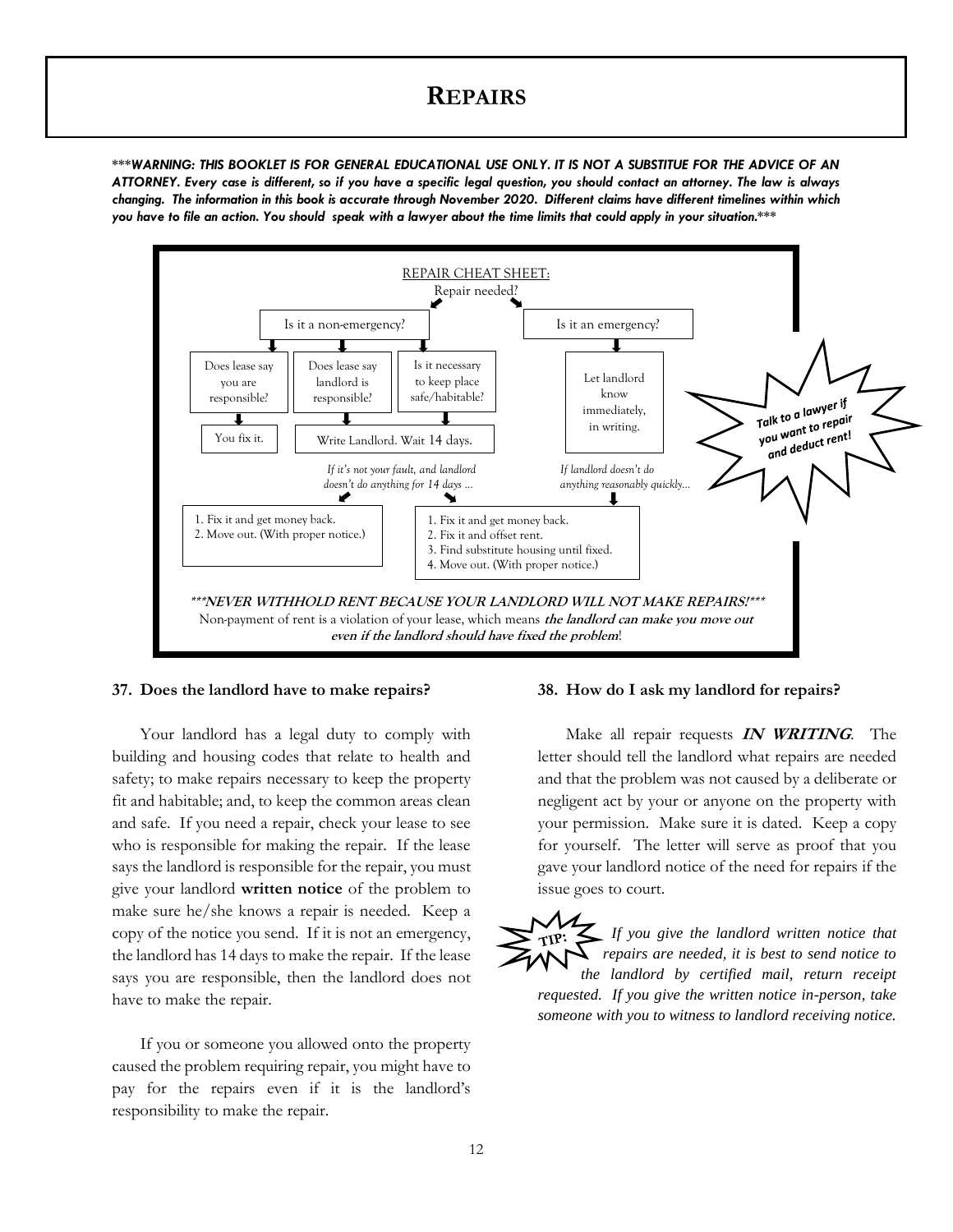# **39. What can I do if I give the landlord notice of the need for repair and the landlord does nothing?**

As a general rule, if you give your landlord written notice that repairs are needed and your landlord doesn't do anything for 14 days after receiving the notice, you can give your landlord notice that you will move out if the repairs are not made or you can sue your landlord to force him/her to make the repair. If you sue your landlord, your landlord can also be forced to pay for expenses that resulted from the failure to make the repairs and attorney's fees.

If the repair is one that involves an essential service, in addition to the options discussed above (move out or sue for damages), you also have the following options:

- 1. Fix the problem and reduce your rent by the cost of the repair. Make sure to send a copy of the repair bill/receipts to your landlord when you pay the rest of your rent.
- 2. If you stay in the unit, you can sue your landlord to get money back for the reduced value of the property without repairs.
- 3. Get substitute housing until the repair is complete, and don't pay rent for the damaged unit for the period of noncompliance. Your landlord can also be forced to pay for your substitute housing.

Whichever option you pursue, you can recover attorney's fees.

*Never withhold rent for a repair problem without talking with an attorney. The rules are complicated. Renters rarely do it correctly and frequently get evicted for not paying rent!* 

# **40. Can I move out if my landlord is not making repairs?**

Moving out in response to your landlord's failure to make repairs in a reasonable time is only an option if the problem is something that makes the property unsafe or otherwise unfit to live. If you *are* dealing with a safety issue and want to move out, you need to give your landlord notice that you will move out if the repair is not completed in 14 days.

Examples of things that make your unfit or unsafe are lack of essential services or a hole in the roof that allows the weather to enter the house. Examples of things that do not make your unit unsafe are a broken window blind or leaky faucet.

# **41. May I withhold rent if my landlord will not make repairs?**

In general, NEVER WITHOHLD RENT simply because repairs have not been made. Non-payment of rent breaks your lease and will make it ok for your landlord to make you move out or evict you – even if your landlord has not made repairs that he/she should make.

Though the law says there are times you can withhold or reduce your rent when you landlord will not make repairs, rent withholding is rarely done properly and often results in a forced move-out due to non-payment of rent. **If you want to withhold or reduce rent related to a repair problem you are having, you should speak with an attorney first.** 

# **42. [Can my landlord end my lease or evict me if I](https://texaslawhelp.org/article/right-repairs-tenant#toc-3)  [ask for repairs?](https://texaslawhelp.org/article/right-repairs-tenant#toc-3)**

It is called retaliation when your landlord tries to make you move out or evict you because you asked for repairs or for contacted a local agency to tell them about a problem. **Retaliation is illegal.** However, if you ask for repairs or contact an outside agency about repairs while you are breaching your lease in any way – for example, you are behind on rent – the landlord can force you to move out or evict you for the breach of your lease. It will be difficult to prove in court that the landlord is forcing you to move out because you asked for repairs rather than for the breach.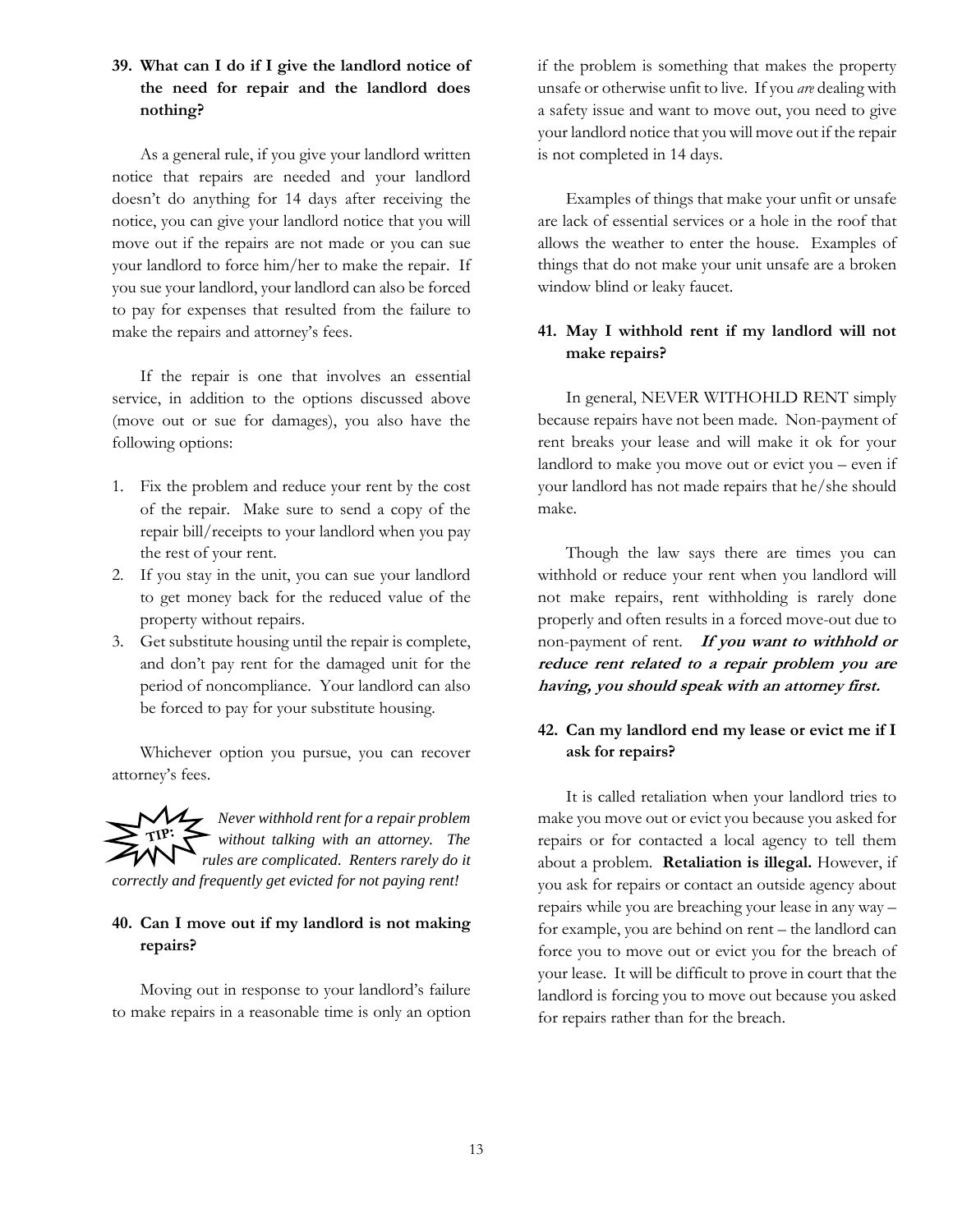# **TERMINATION, NON-RENEWAL, AND EVICTION**

*\*\*\*WARNING: THIS BOOKLET IS FOR GENERAL EDUCATIONAL USE ONLY. IT IS NOT A SUBSTITUE FOR THE ADVICE OF AN ATTORNEY. Every case is different, so if you have a specific legal question, you should contact an attorney. The law is always changing. The information in this book is accurate through November 2020. Different claims have different timelines within which you have to file an action. You should speak with a lawyer about the time limits that could apply in your situation.\*\*\**

#### FAST FACTS: LEASE TERMINATION, NON-RENEWAL, AND EVICTION

1. If you have a lease, you can stay in your place until the lease ends UNLESS you break the lease.

2. If the landlord wants you to move because you broke the lease, the landlord almost always has to give you written warning letting you know that as a result of breaking the lease, he/she wants you to move out. This warning is called "Notice." The notice must tell you how many days you have to move out or fix the problem. The landlord doesn't have to give you notice if you waived your right to notice.

3. If you have not broken the lease, but the lease term is ending and the landlord wants you to move out at the end of the term rather than renewing your lease for another term, the landlord still has to give you written notice that tells you the move out date in a certain amount of time prior to your move-out date.

4. The amount of time the landlord must give you to move out depends on the reason the landlord wants you to move out. There are laws that say the amount of time that go with each reason.

5. There are some instances in which you can fix the problem that is the basis of the move out notice. If you fix it, you will be allowed to stay. You only have the option to fix the same problem one time in 6 months.

6. The landlord has to follow certain rules for how he/she gives you notice. If the rules aren't followed, you can have more time to stay in your place.

7. If you do not want to move out by the date in the notice, the landlord has to take you to court to force you to move out. THE LANDLORD CANNOT LOCK YOU OUT, SHUT OFF YOUR UTLITIES, OR REMOVE YOUR ITEMS TO GET YOU TO LEAVE.

8. Taking you to court is another way of saying the landlord has to file a lawsuit. The lawsuit filed by a landlord to remove tenants and their belongings from the landlord's property is called an eviction. Sometimes, an eviction is called a "forcible entry and detainer" or "FED."

#### **43. Does a landlord have to have a reason for making me move?**

A landlord does not have to have a reason for making you leave if the landlord is not ending the lease early. As long as the landlord lets you stay in the unit through the end of the term you agreed to and fulfills other landlord duties through the end of the term, a move-out notice would be viewed as the landlord simply not renewing the lease for another term. However, whatever the reason for asking you to move, your landlord still has to give you proper notice that he/she wants you to leave and has to follow other move-out procedures.

The landlord does have to have a reason to make you move if he/she is doing so before the term of your lease naturally ends. A landlord can make you move before your lease is up if you breach your lease. It is ok for your landlord to give you a move out notice and/or evict you for the following reasons:

- 1. Non-payment of rent;
- 2. Condition or behavior that impacts that health and safety of people or property;
- 3. Condition or behavior that is dangerous or threatening for people or property;
- 4. Anything else that breaks your lease agreement.

*Note: It is never legal for your landlord to give you a move out notice or evict you because of your race, color, religion, national origin, sex, handicap, or familial status. Additionally, if you live in the City of Memphis, a landlord*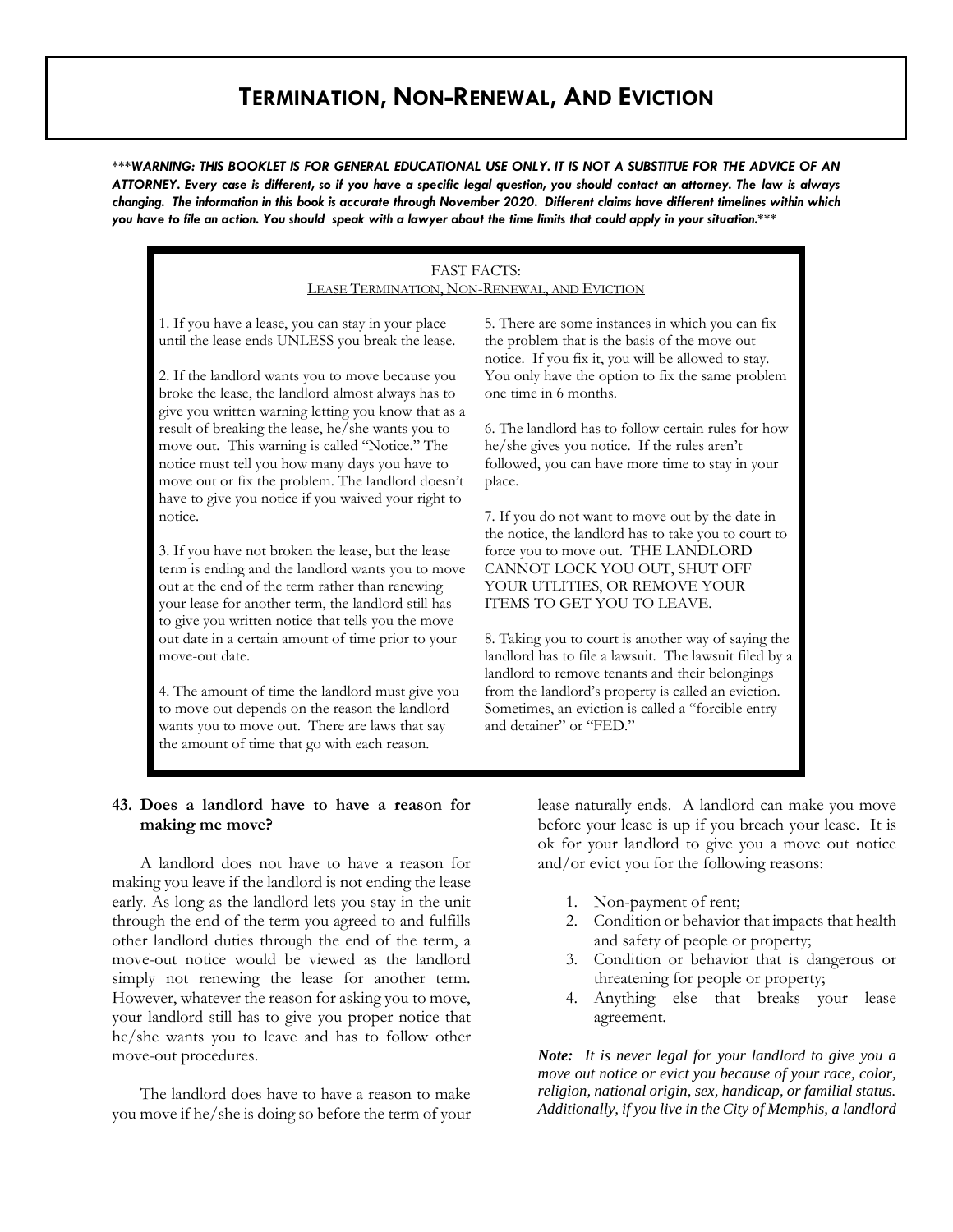*cannot terminate your lease or evict you due to your source of income, e.g. Section 8 voucher. It is also illegal for a landlord to ask you to move or to evict you in retaliation for your efforts to enforce any of your rights under the URLTA, including requesting repairs be fixed.*

## **44. What is "notice" and what are the rules that make it "proper notice"?**

Notice is the written warning a landlord gives you telling you he/she wants you to move out. Unless you waived your right to notice, notice has to be in writing, has to specify the behavior that is the basis for asking you to move out, and tell you how many days you have to move out.

For notice to be proper, the notice must have the proper information in it and must be given to the last known address or designated address contained in the lease agreement. If notice is not proper, a lawsuit might be dismissed.

# **45. If my landlord wants me to leave, what kinds of notice does my landlord have to give me?**

If you have not waived your right to notice, there are several different types of notice you might receive when your landlord asks you to move out. The type of notice you receive depends on the reason your landlord is asking you to move out. There are different timelines for each type of notice. All notice must be in writing.

Your landlord can give you notice that he/she wants you to move out for the following reasons:

1. Material noncompliance with Rental Agreement. The landlord has to specify the condition or behavior that breaches the rental agreement. One reason you might get this kind of notice is non-payment of rent. If the breach is the type that can be remedied by paying money AND you haven't received notice for the same issue in the past 6 months, the notice must tell you that you have at least 14 days from the day you receive notice to remedy the problem or to move out. If you have received a 14 day notice for the same issue in the last 6 months, the notice must tell you that you have at least 7 days to move out. If it is not the type of breach that can be remedied with a payment, the notice has to tell you that you have to move out by a date that is at least 14 days after the day you receive the notice.

- 2. Noncompliance with general maintenance and conduct obligations materially affecting health and safety. The landlord has to specify the condition or behavior that breaches the rental agreement. You might get this notice if you don't fix a repair the landlord thinks you should make or if you are doing something that is disturbing other tenants. If the breach is the type that can be remedied by paying money AND you haven't received notice for the same issue in the past 6 months, the landlord has to tell you that you have 14 days from the day you receive notice to remedy the problem or to move out. If you have received a 14 day notice for the same issue in the last 6 months, the landlord has to tell you that you have 7 days to move out. If it is not the type of breach that can be remedied with a payment, the notice has to tell you that you have to move out by a date that is at least 14 days after the day you receive the notice.
- 3. No Cause. This is the type of notice you get when your landlord is not renewing your lease once the term ends. Your landlord does not have to tell you why he/she does not want to renew the lease. If you pay your rent each week, your lease is considered to be week-toweek, and the landlord must give you a move out date that is at least 10 days after the date you receive notice. If you pay rent each month, your lease is considered a month-tomonth lease, and the landlord must give you a move out date that is at least 30 days prior to the next day your rent is due.
- 4. Condition or behavior that threatens the health, safety, or welfare of people, property, or premises. The landlord has to tell you in detail about the violation that has been committed. The landlord will tell you a day at least 3 days from the day you receive this kind of notice by which you are expected to move out. A person who is a victim of domestic violence might have special protections from being forced to move out in this situation.
- 5. Violence. The landlord has to tell you in detail about the violation that has been committed. The landlord must tell you a day at least 3 days from the day you receive this kind of notice by which you are expected to move out. A person who is a victim of domestic violence might have special protections from being forced to move out in this situation.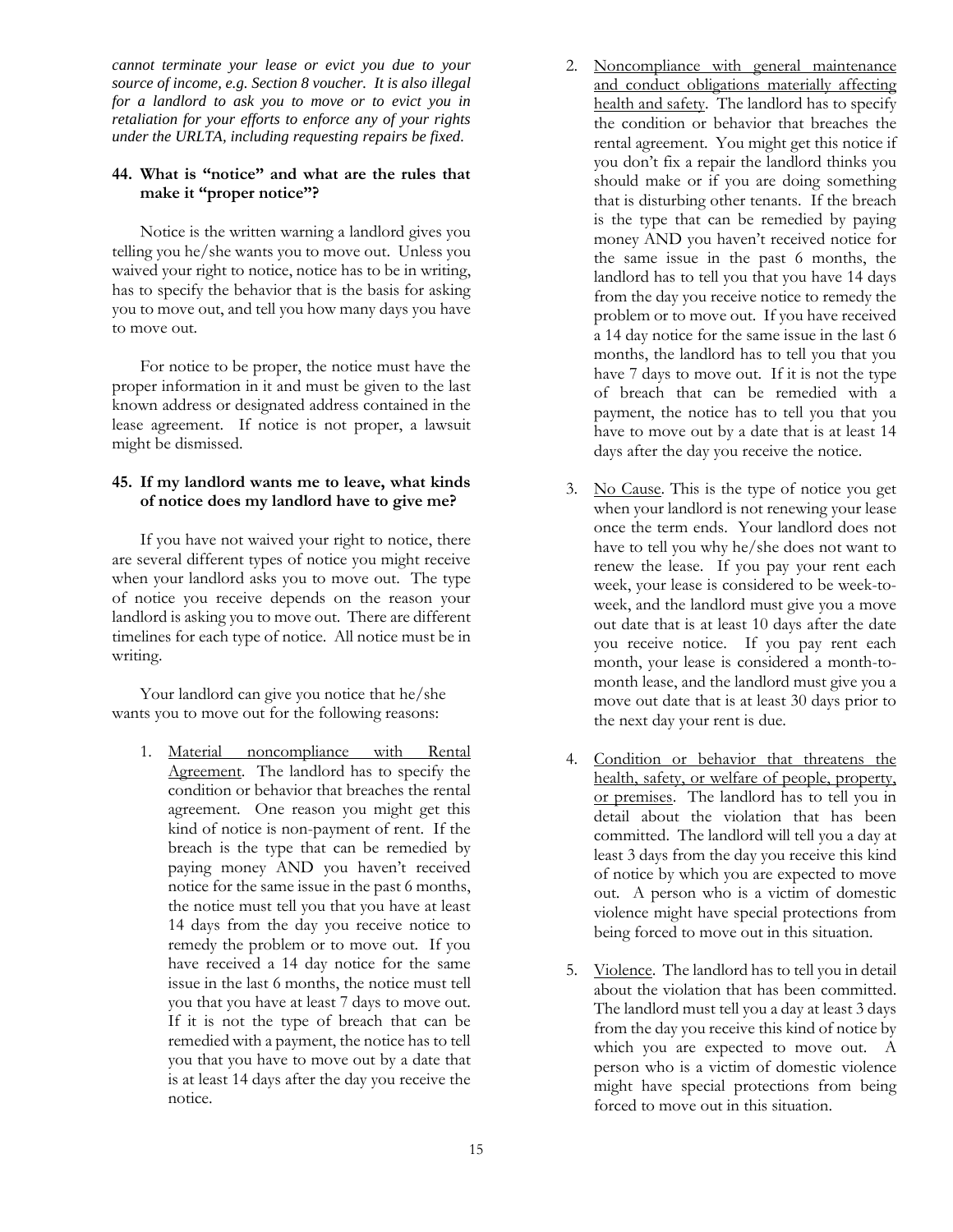#### **46. Does my landlord have to give me notice that he/she wants me to move out, or can my landlord just go straight to court to evict me?**

It depends. Your landlord must give you proper move-out notice UNLESS you signed a lease that says your landlord does not have to give you notice or if you tell your landlord that you don't want written notice. If your lease says that you "waive" notice, this means your landlord does not have to give you notice before going to court and starting the eviction process.

The most common waiver provision found in leases is a waiver of notice for non-payment of rent. For this provision to be enforceable, the law requires that it be written in **BOLD** and be in 12 point font or larger.

# **47. Can the landlord force me to leave if I don't move out after I get notice that the landlord wants me to move out?**

Yes. Your landlord can force you to leave but must have a court order to do it! A landlord cannot force you to move out by locking you out, removing your items, or interfering with or cutting off services.

If your landlord gives you notice that he/she wants you leave and you do not leave by the date specified in the notice, your landlord may file a lawsuit to try to get a court order that says you have to leave. The lawsuit to get you to leave is called an "eviction." If the landlord wins the lawsuit, the Court will give you a date by which you have to move out. It is usually only 10 days after the landlord wins the lawsuit, unless the landlord agrees to give you more time. If you do not leave by the date the Court tells you, the landlord can ask the sheriff to come to your home and remove all people and items from the unit, and can then change the locks to keep you out.

Whatever the reason your landlord asks you to move out – whether you are behind on rent or broke the lease in another way – the landlord must always give you proper notice and follow proper other moveout procedures. If the landlord fails to follow proper procedures, the landlord can face penalties including dismissal of the eviction and having to pay you money.

# **48. What can I do if my landlord turns off utility service or locks me out of my unit?**

If the landlord locks you out without a court order or unlawfully interferes with essential services such as water, gas, electricity, sewage, or heat, you can get a court order requiring your landlord to let you in or turn the utilities on. You can also move out and sue the landlord for any damages that resulted from the unlawful behavior. You might also be able to recover punitive damages and attorney's fees.

**Note:** If the lease says you will put the utilities in your name and you don't do it during the first three day you live in the property, the landlord is allowed to turn off your utilities.

## **49. If I disagree with the landlord that I have breached my lease, what are my options?**

You can talk with your landlord and try to negotiate a deal that will allow you to stay in the property. If you reach an agreement with your landlord, make sure you put it inwriting.

If you cannot convince the landlord to allow you to stay in the property and you don't move out voluntarily by the date the landlord gives you in the move-out notice, the landlord can file a lawsuit to ask the Court to make you move out. That lawsuit is what people commonly call an eviction. During the lawsuit you will have a chance to tell the judge that you did not breach your lease and to show the judge any evidence you have to prove that you did not breach the lease. If you do not convince the judge that you did not breach your lease, the judge will give you a date by which you have to move out and if you do not leave by that date, the sheriff will physically move you out.

## **50. Can I be forced to leave if I have paid my rent in full for the month?**

Yes. Paying rent on time is just one of your responsibilities as a tenant. Even when you have paid your rent on time and in full, your landlord can make you move out for other things that violate your lease. See Question 41 for a list of reasons your landlord can make you move out.

Whatever the reason is that your landlord wants you to move out, he/she must follow the rules about giving you notice asking you to move out and about forcing you out if you don't move out voluntarily.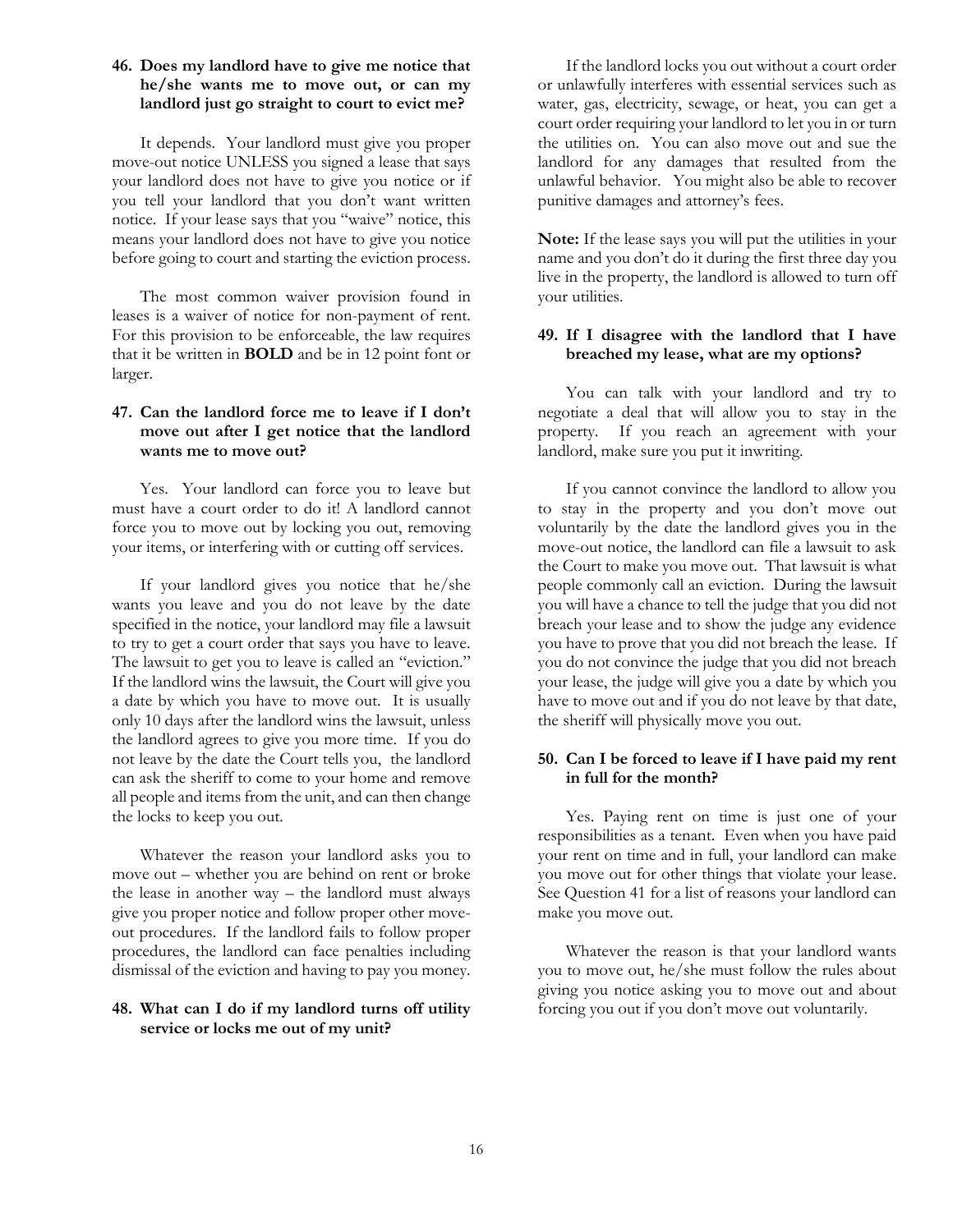# **MOVING OUT**

*\*\*\*WARNING: THIS BOOKLET IS FOR GENERAL EDUCATIONAL USE ONLY. IT IS NOT A SUBSTITUE FOR THE ADVICE OF AN ATTORNEY. Every case is different, so if you have a specific legal question, you should contact an attorney. The law is always changing. The information in this book is accurate through November 2020. Different claims have different timelines within which you have to file an action. You should speak with a lawyer about the time limits that could apply in your situation.\*\*\**

| MOVE-OUT CHECKLIST                                                                      |  |
|-----------------------------------------------------------------------------------------|--|
| *************READ YOUR LEASE. FOLLOW THE RULES ***********                              |  |
| 1. Did you re-read your lease to look for any move-out rules that you agreed to follow? |  |
| 2. Did you give your landlord timely notice that you intend to move out?                |  |
| 3. Did you give your landlord a written request for a walk-through?                     |  |
| 4. Did you remove all of your belongings from the property?                             |  |
| 5. Did you clean the property and fix all minor problems?                               |  |
| 6. Did you forward your mail to your new address?                                       |  |
| 7. Did you complete your walk-through, including your inventory list and photos?        |  |
| 8. Did you request an itemized list of deductions from your security deposit?           |  |
| 9. Did you give your landlord your new contact information?                             |  |
| 10. Did you return the keys to your landlord?                                           |  |

#### **51. When my lease ends, can I just move all of my things out and not talk with the landlord again?**

READ YOUR LEASE. If you do not follow the rules in your lease, you could owe your landlord money. Most leases require you to give notice to your landlord before you move out and specify how many days before you move you must give your landlord such notice. Some leases also require you to do certain things when you move out in order to get your security deposit back and not have your landlord charge you for cleaning and/or repairing your unit.

Even if it is not stated in your lease, and unless your lease tells you to do something different, you should take the following steps once you decide to move out:

Step 1: Give your landlord advance notice, in writing, that you intend to move out, ask to do a walk-through with your landlord, and ask for an itemized list of deductions that will be taken out

of your security deposit. Put a date on it and keep a copy.

Step 2: Before the walk-through, move your things out and clean the property – including fixing minor repairs.

Step 3: During the walk-through, keep a list of the condition of the property and take photos of everything, not just the problems. You can use the Inventory and Condition Report on pages 19-20 or use your own list. If you did a walkthrough when you moved in, use the same list. If you can't do a walk-through with the landlord, you should do a walk-through with a friend who can be a witness if needed; make a list and take photos just as you would do if the landlord were with you.

Step 4: Return your keys to the landlord and give your landlord your new address in writing. Put a date on it and keep a copy.

If you do these things, you will make it more likely that you get your security deposit back; that you do not have to pay your landlord additional money;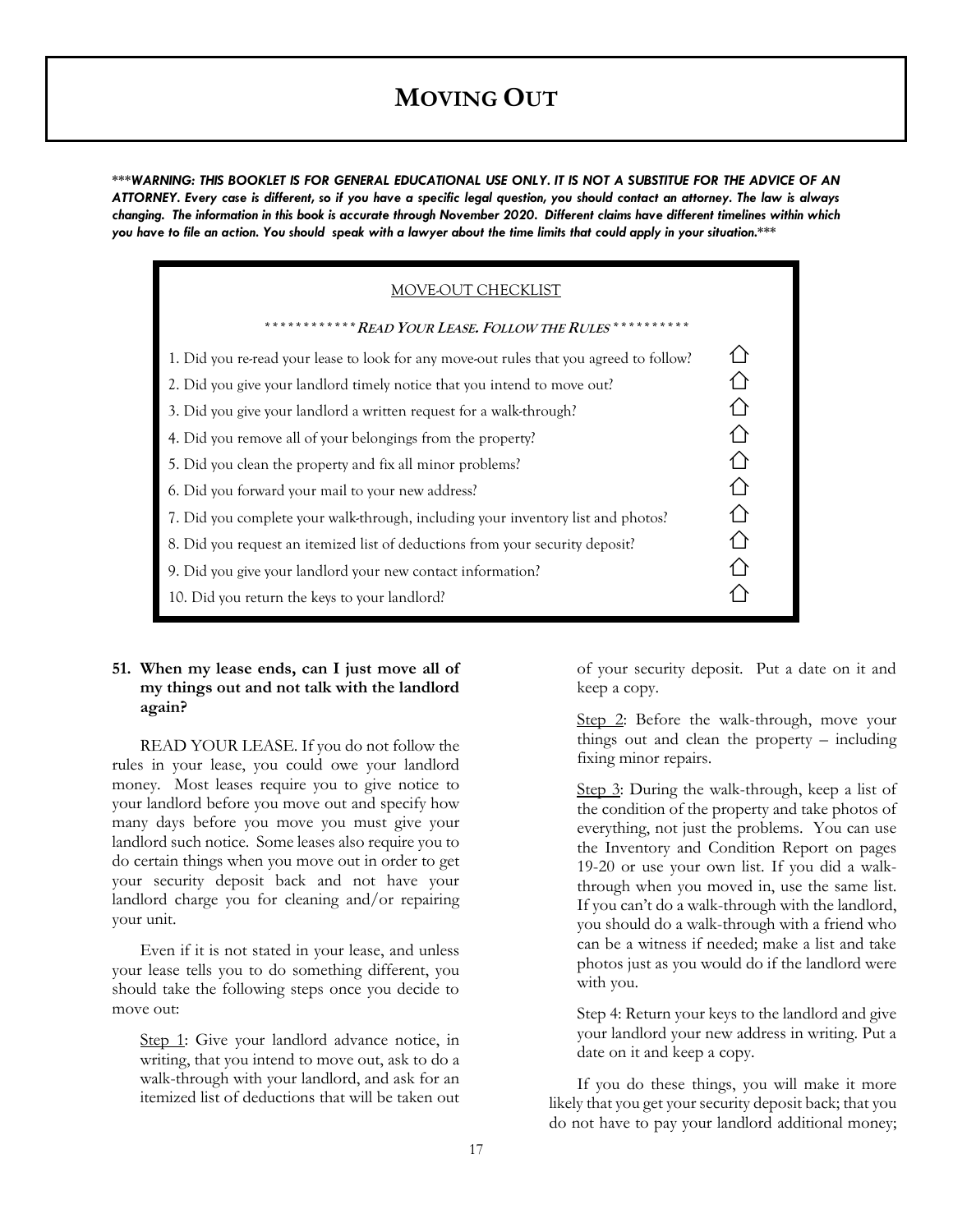and, that you do not have to go to court with your landlord.

# **52. Can I move out before my lease ends without a consequence?**

READ YOUR LEASE. If you do not follow the rules in your lease, you could owe your landlord money. Your lease may say that you have to pay more money if you move out before the lease term ends (sometimes called an early termination fee), that you have to pay rent through the end of your lease even if you don't live there, or that you forfeit your security deposit if you move out before your lease ends. If your lease requires you to pay for an early move out and you do not pay, your landlord can take you to court to force you to pay. If your landlord has to go to court to get you to pay, you can also be forced to pay for expenses your landlord incurred from taking you to court, including filing fees and attorney's fees. Even if your lease does not say you have to pay rent through the end of your lease if you move out before the end of your lease term, your landlord might be able to force you to pay because you breached a contract that says you will pay through the end of the term.

#### **53. Should I clean my place before I move out?**

Yes. After you move all of your things out of the property, clean the unit and take out the trash. Vacuum and sweep, make sure appliances are clean, and try to fix small things. You can use the Inventory and Condition Report on pages 19-20 to help make sure you haven't forgotten any areas. If you did a walk-through before you moved in, you should review it to help remind you what condition things were in when you moved in. After you have moved out all of your things and are done cleaning, do a walk-through with your landlord and take pictures of the property.

# **54. Do I have to give notice before I move out even if my lease has an end date?**

READ YOUR LEASE. Most leases require you to let your landlord know that you plan to move out. Your lease might also tell you how much notice you have to give your landlord before you move and other information about the rules you need to follow during your move out process. When you give your landlord notice you are moving out, put it in writing, date it, and keep a copy.

*Always give your landlord the same amount of notice that you intend to move out that they are required to give you if they ask you to move out. If you pay rent weekly, give your landlord at least 10 days notice; if you pay rent monthly, give your landlord at least 30 days notice prior to the next day rent is due.* 

#### **55. Do I get my security deposit back after I move out?**

See section entitled "Security Deposit" on pages 9-11.

# **56. What happens if I leave my things in my place after I leave?**

If you are away from the property for 30 days or more with no explanation of your absence and no payment of rent, your landlord can treat the situation as if you have abandoned the property and enter your unit and remove your things. The landlord has to store your things for at least 30 days. If you don't reclaim your things within that 30 day period, the landlord can sell or otherwise dispose of your items and use any money earned to pay unpaid rent, damages to the property, storage fees, sales costs, and attorneys fees. If there are any proceeds left from the sale, the landlord has to keep that money for six months after the sale, during which time you can reclaim it.

If your rent is 15 days late and your unit looks like you've abandoned it because a lot of your things are gone or utilities are off, your landlord has to put notice on your door and mail you notice letting you know that your place looks abandoned and that he/she intends to reenter, take possession, and rerent the property. If the landlord doesn't hear from you within 10 days, your place will be treated as if it was abandoned and follow the procedures described above.

#### **57. Do I have to do a walk-through?**

You do not have to do a walk-through unless your lease requires you to do a walk-through. However, doing a walk-through and following other move out procedures even if your lease does not require it will make it more likely that you get your security deposit back, that you do not have to pay your landlord additional money, and that you do not have to go to court with your landlord.

See Question No. 51 for more information.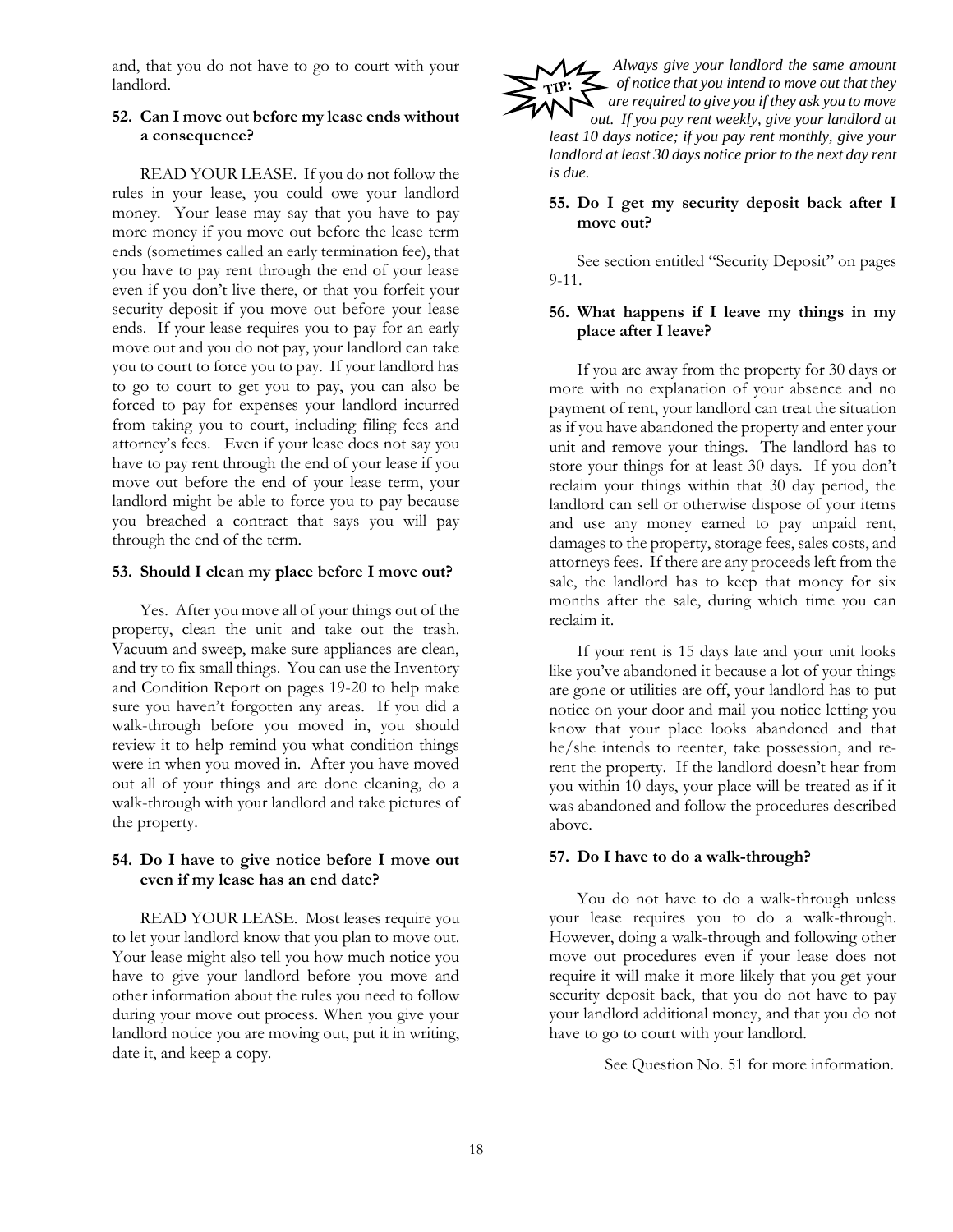# **INVENTORY AND CONDITION REPORT**

Check for how things look AND how they work. Take pictures when you move in and when you move out. Bring along a friend or family member who doesn't live with you as a witness. Keep a copy for your records and give a copy to your landlord. Keep this in a safe place with your lease, repair requests, and all other written communication.

 $\mathbf{Ok} = A$  little worn/dirty.

**Poor** = Very Dirty, Damaged, Holes,

**Good** = Undamaged, not dirty, looks

Door(s)

| almost new. Performs function<br>without problem. |                |    | Mostly performs function,<br>with minor impairment |          |    |      | Dents, Stains, Burns, Knicks, Chips.<br>Doesn't function properly |
|---------------------------------------------------|----------------|----|----------------------------------------------------|----------|----|------|-------------------------------------------------------------------|
| *Mark this box once you've checked                | <b>MOVE-IN</b> |    |                                                    | MOVE-OUT |    |      | <i>*Use this box to briefly</i>                                   |
| the item-listed.                                  | Good           | Ok | Poor                                               | Good     | Ok | Poor | describe damage, if any.                                          |
| LIVING/DINING ROOM                                |                |    |                                                    |          |    |      | Notes:                                                            |
| Floor                                             |                |    |                                                    |          |    |      |                                                                   |
| Walls                                             |                |    |                                                    |          |    |      |                                                                   |
| Ceilings                                          |                |    |                                                    |          |    |      |                                                                   |
| Door(s)                                           |                |    |                                                    |          |    |      |                                                                   |
| Light switch/Fixtures                             |                |    |                                                    |          |    |      |                                                                   |
| Blinds/Curtains                                   |                |    |                                                    |          |    |      |                                                                   |
|                                                   |                |    |                                                    |          |    |      |                                                                   |
| <b>KITCHEN</b>                                    |                |    |                                                    |          |    |      | Notes:                                                            |
| Floor                                             |                |    |                                                    |          |    |      |                                                                   |
| Walls                                             |                |    |                                                    |          |    |      |                                                                   |
| Ceilings                                          |                |    |                                                    |          |    |      |                                                                   |
| Door(s)                                           |                |    |                                                    |          |    |      |                                                                   |
| Light switch/fixtures                             |                |    |                                                    |          |    |      |                                                                   |
| Blinds/curtains                                   |                |    |                                                    |          |    |      |                                                                   |
| Refrigerator/Freezer                              |                |    |                                                    |          |    |      |                                                                   |
| Dishwasher                                        |                |    |                                                    |          |    |      |                                                                   |
| Stove/burners                                     |                |    |                                                    |          |    |      |                                                                   |
| Oven/oven racks                                   |                |    |                                                    |          |    |      |                                                                   |
| Countertops                                       |                |    |                                                    |          |    |      |                                                                   |
| Range hood/fan                                    |                |    |                                                    |          |    |      |                                                                   |
| Cabinets (open/close, condition)                  |                |    |                                                    |          |    |      |                                                                   |
| Drawers (open/close, condition)                   |                |    |                                                    |          |    |      |                                                                   |
| Sink (hot and cold running water,                 |                |    |                                                    |          |    |      |                                                                   |
| leaks, stain/chip free)                           |                |    |                                                    |          |    |      |                                                                   |
| Garbage Disposal                                  |                |    |                                                    |          |    |      |                                                                   |
|                                                   |                |    |                                                    |          |    |      |                                                                   |
| <b>BATHROOM</b>                                   |                |    |                                                    |          |    |      | Notes:                                                            |
| Sink (hot and cold running water,                 |                |    |                                                    |          |    |      |                                                                   |
| leaks, stain/chip free)                           |                |    |                                                    |          |    |      |                                                                   |
| Bathtub/Shower hot and cold running               |                |    |                                                    |          |    |      |                                                                   |
| water, leaks,                                     |                |    |                                                    |          |    |      |                                                                   |
| Cabinets (open/close, condition)                  |                |    |                                                    |          |    |      |                                                                   |
| <b>Towel Rack</b>                                 |                |    |                                                    |          |    |      |                                                                   |
| Light Fixture                                     |                |    |                                                    |          |    |      |                                                                   |
| Toilet (flushes, dry/no leaks, good               |                |    |                                                    |          |    |      |                                                                   |
| condition)                                        |                |    |                                                    |          |    |      |                                                                   |
| Floor                                             |                |    |                                                    |          |    |      |                                                                   |
| Walls                                             |                |    |                                                    |          |    |      |                                                                   |
| Ceilings                                          |                |    |                                                    |          |    |      |                                                                   |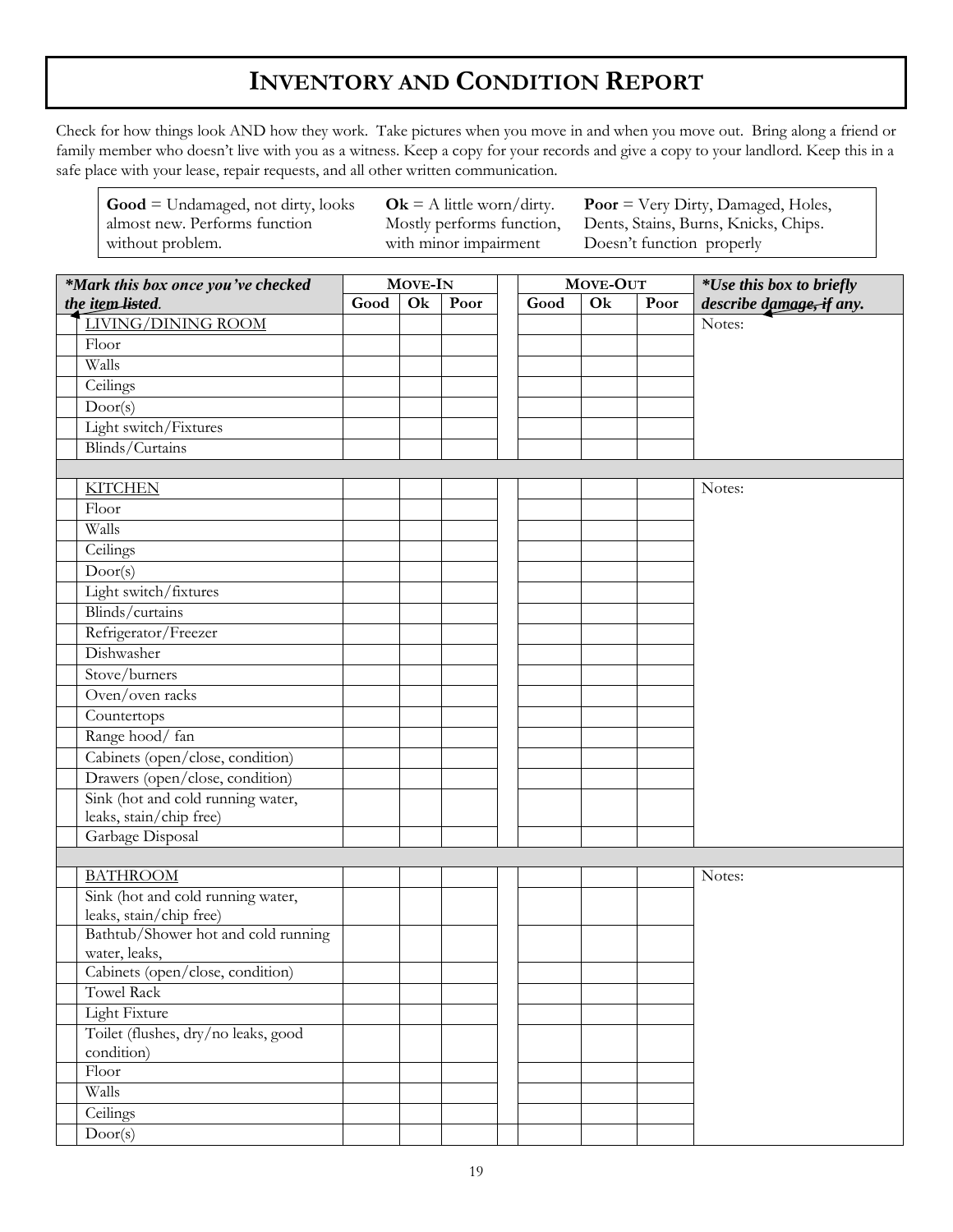| Floor<br>Walls<br>Ceilings<br>Door(s)<br>Light switch/Fixtures<br>Blinds/Curtains<br>Windows/Screens<br><b>BEDROOM2</b><br>Notes:<br>Floor<br>Walls<br>Ceilings<br>Door(s)<br>Light switch/Fixtures<br>Blinds/Curtains<br>Windows/Screens<br><b>OUTSIDE DOOR(S)</b><br>Notes:<br>Open/Shut properly<br>No holes/marks/chips/cracks<br>Locks work<br><b>WINDOWS</b><br>Notes:<br>No cracks/broken panes<br>Screens present and in good condition<br>Open/Close properly<br><b>GENERAL</b><br>Outside Area for your unit<br>Outside Common Areas<br>Walkways, Stairs and Railings<br>Air Conditioner<br>Thermostat<br>Heater<br>Water Heater<br>Exterior walls<br>Mailbox and mailbox key<br>Exposed wiring?<br>Yes $/$ No<br>Yes $/$ No<br>Electrical Outlets work?<br>Yes $/$ No<br>Yes $/$ No<br>Light bulbs present?<br>Yes /<br>$\rm No$<br>Yes $/$ No<br>Electrical Switches work?<br>Yes $/$<br>$\rm No$<br>Yes $/$<br>$\rm No$<br>Ask: history of water intrusion or<br>Yes / No<br>Yes $/$ No<br>mold?<br>Ask: history of bed bugs?<br>Yes $/$ No<br>Yes $/$ No<br>Ask: history of rats, roaches, bugs?<br>Yes $/$ No<br>Yes $/$ No<br><b>MOVE-IN</b><br><b>MOVE-OUT</b> |                 |  |  |  |        |
|---------------------------------------------------------------------------------------------------------------------------------------------------------------------------------------------------------------------------------------------------------------------------------------------------------------------------------------------------------------------------------------------------------------------------------------------------------------------------------------------------------------------------------------------------------------------------------------------------------------------------------------------------------------------------------------------------------------------------------------------------------------------------------------------------------------------------------------------------------------------------------------------------------------------------------------------------------------------------------------------------------------------------------------------------------------------------------------------------------------------------------------------------------------------------------|-----------------|--|--|--|--------|
|                                                                                                                                                                                                                                                                                                                                                                                                                                                                                                                                                                                                                                                                                                                                                                                                                                                                                                                                                                                                                                                                                                                                                                                 | <b>BEDROOM1</b> |  |  |  | Notes: |
|                                                                                                                                                                                                                                                                                                                                                                                                                                                                                                                                                                                                                                                                                                                                                                                                                                                                                                                                                                                                                                                                                                                                                                                 |                 |  |  |  |        |
|                                                                                                                                                                                                                                                                                                                                                                                                                                                                                                                                                                                                                                                                                                                                                                                                                                                                                                                                                                                                                                                                                                                                                                                 |                 |  |  |  |        |
|                                                                                                                                                                                                                                                                                                                                                                                                                                                                                                                                                                                                                                                                                                                                                                                                                                                                                                                                                                                                                                                                                                                                                                                 |                 |  |  |  |        |
|                                                                                                                                                                                                                                                                                                                                                                                                                                                                                                                                                                                                                                                                                                                                                                                                                                                                                                                                                                                                                                                                                                                                                                                 |                 |  |  |  |        |
|                                                                                                                                                                                                                                                                                                                                                                                                                                                                                                                                                                                                                                                                                                                                                                                                                                                                                                                                                                                                                                                                                                                                                                                 |                 |  |  |  |        |
|                                                                                                                                                                                                                                                                                                                                                                                                                                                                                                                                                                                                                                                                                                                                                                                                                                                                                                                                                                                                                                                                                                                                                                                 |                 |  |  |  |        |
|                                                                                                                                                                                                                                                                                                                                                                                                                                                                                                                                                                                                                                                                                                                                                                                                                                                                                                                                                                                                                                                                                                                                                                                 |                 |  |  |  |        |
|                                                                                                                                                                                                                                                                                                                                                                                                                                                                                                                                                                                                                                                                                                                                                                                                                                                                                                                                                                                                                                                                                                                                                                                 |                 |  |  |  |        |
|                                                                                                                                                                                                                                                                                                                                                                                                                                                                                                                                                                                                                                                                                                                                                                                                                                                                                                                                                                                                                                                                                                                                                                                 |                 |  |  |  |        |
|                                                                                                                                                                                                                                                                                                                                                                                                                                                                                                                                                                                                                                                                                                                                                                                                                                                                                                                                                                                                                                                                                                                                                                                 |                 |  |  |  |        |
|                                                                                                                                                                                                                                                                                                                                                                                                                                                                                                                                                                                                                                                                                                                                                                                                                                                                                                                                                                                                                                                                                                                                                                                 |                 |  |  |  |        |
|                                                                                                                                                                                                                                                                                                                                                                                                                                                                                                                                                                                                                                                                                                                                                                                                                                                                                                                                                                                                                                                                                                                                                                                 |                 |  |  |  |        |
|                                                                                                                                                                                                                                                                                                                                                                                                                                                                                                                                                                                                                                                                                                                                                                                                                                                                                                                                                                                                                                                                                                                                                                                 |                 |  |  |  |        |
|                                                                                                                                                                                                                                                                                                                                                                                                                                                                                                                                                                                                                                                                                                                                                                                                                                                                                                                                                                                                                                                                                                                                                                                 |                 |  |  |  |        |
|                                                                                                                                                                                                                                                                                                                                                                                                                                                                                                                                                                                                                                                                                                                                                                                                                                                                                                                                                                                                                                                                                                                                                                                 |                 |  |  |  |        |
|                                                                                                                                                                                                                                                                                                                                                                                                                                                                                                                                                                                                                                                                                                                                                                                                                                                                                                                                                                                                                                                                                                                                                                                 |                 |  |  |  |        |
|                                                                                                                                                                                                                                                                                                                                                                                                                                                                                                                                                                                                                                                                                                                                                                                                                                                                                                                                                                                                                                                                                                                                                                                 |                 |  |  |  |        |
|                                                                                                                                                                                                                                                                                                                                                                                                                                                                                                                                                                                                                                                                                                                                                                                                                                                                                                                                                                                                                                                                                                                                                                                 |                 |  |  |  |        |
|                                                                                                                                                                                                                                                                                                                                                                                                                                                                                                                                                                                                                                                                                                                                                                                                                                                                                                                                                                                                                                                                                                                                                                                 |                 |  |  |  |        |
|                                                                                                                                                                                                                                                                                                                                                                                                                                                                                                                                                                                                                                                                                                                                                                                                                                                                                                                                                                                                                                                                                                                                                                                 |                 |  |  |  |        |
|                                                                                                                                                                                                                                                                                                                                                                                                                                                                                                                                                                                                                                                                                                                                                                                                                                                                                                                                                                                                                                                                                                                                                                                 |                 |  |  |  |        |
|                                                                                                                                                                                                                                                                                                                                                                                                                                                                                                                                                                                                                                                                                                                                                                                                                                                                                                                                                                                                                                                                                                                                                                                 |                 |  |  |  |        |
|                                                                                                                                                                                                                                                                                                                                                                                                                                                                                                                                                                                                                                                                                                                                                                                                                                                                                                                                                                                                                                                                                                                                                                                 |                 |  |  |  |        |
|                                                                                                                                                                                                                                                                                                                                                                                                                                                                                                                                                                                                                                                                                                                                                                                                                                                                                                                                                                                                                                                                                                                                                                                 |                 |  |  |  |        |
|                                                                                                                                                                                                                                                                                                                                                                                                                                                                                                                                                                                                                                                                                                                                                                                                                                                                                                                                                                                                                                                                                                                                                                                 |                 |  |  |  |        |
|                                                                                                                                                                                                                                                                                                                                                                                                                                                                                                                                                                                                                                                                                                                                                                                                                                                                                                                                                                                                                                                                                                                                                                                 |                 |  |  |  |        |
|                                                                                                                                                                                                                                                                                                                                                                                                                                                                                                                                                                                                                                                                                                                                                                                                                                                                                                                                                                                                                                                                                                                                                                                 |                 |  |  |  |        |
|                                                                                                                                                                                                                                                                                                                                                                                                                                                                                                                                                                                                                                                                                                                                                                                                                                                                                                                                                                                                                                                                                                                                                                                 |                 |  |  |  |        |
|                                                                                                                                                                                                                                                                                                                                                                                                                                                                                                                                                                                                                                                                                                                                                                                                                                                                                                                                                                                                                                                                                                                                                                                 |                 |  |  |  |        |
|                                                                                                                                                                                                                                                                                                                                                                                                                                                                                                                                                                                                                                                                                                                                                                                                                                                                                                                                                                                                                                                                                                                                                                                 |                 |  |  |  |        |
|                                                                                                                                                                                                                                                                                                                                                                                                                                                                                                                                                                                                                                                                                                                                                                                                                                                                                                                                                                                                                                                                                                                                                                                 |                 |  |  |  |        |
|                                                                                                                                                                                                                                                                                                                                                                                                                                                                                                                                                                                                                                                                                                                                                                                                                                                                                                                                                                                                                                                                                                                                                                                 |                 |  |  |  |        |
|                                                                                                                                                                                                                                                                                                                                                                                                                                                                                                                                                                                                                                                                                                                                                                                                                                                                                                                                                                                                                                                                                                                                                                                 |                 |  |  |  |        |
|                                                                                                                                                                                                                                                                                                                                                                                                                                                                                                                                                                                                                                                                                                                                                                                                                                                                                                                                                                                                                                                                                                                                                                                 |                 |  |  |  |        |
|                                                                                                                                                                                                                                                                                                                                                                                                                                                                                                                                                                                                                                                                                                                                                                                                                                                                                                                                                                                                                                                                                                                                                                                 |                 |  |  |  |        |
|                                                                                                                                                                                                                                                                                                                                                                                                                                                                                                                                                                                                                                                                                                                                                                                                                                                                                                                                                                                                                                                                                                                                                                                 |                 |  |  |  |        |
|                                                                                                                                                                                                                                                                                                                                                                                                                                                                                                                                                                                                                                                                                                                                                                                                                                                                                                                                                                                                                                                                                                                                                                                 |                 |  |  |  |        |
|                                                                                                                                                                                                                                                                                                                                                                                                                                                                                                                                                                                                                                                                                                                                                                                                                                                                                                                                                                                                                                                                                                                                                                                 |                 |  |  |  |        |
|                                                                                                                                                                                                                                                                                                                                                                                                                                                                                                                                                                                                                                                                                                                                                                                                                                                                                                                                                                                                                                                                                                                                                                                 |                 |  |  |  |        |
|                                                                                                                                                                                                                                                                                                                                                                                                                                                                                                                                                                                                                                                                                                                                                                                                                                                                                                                                                                                                                                                                                                                                                                                 |                 |  |  |  |        |
|                                                                                                                                                                                                                                                                                                                                                                                                                                                                                                                                                                                                                                                                                                                                                                                                                                                                                                                                                                                                                                                                                                                                                                                 |                 |  |  |  |        |
|                                                                                                                                                                                                                                                                                                                                                                                                                                                                                                                                                                                                                                                                                                                                                                                                                                                                                                                                                                                                                                                                                                                                                                                 |                 |  |  |  |        |
|                                                                                                                                                                                                                                                                                                                                                                                                                                                                                                                                                                                                                                                                                                                                                                                                                                                                                                                                                                                                                                                                                                                                                                                 |                 |  |  |  |        |
|                                                                                                                                                                                                                                                                                                                                                                                                                                                                                                                                                                                                                                                                                                                                                                                                                                                                                                                                                                                                                                                                                                                                                                                 |                 |  |  |  |        |
|                                                                                                                                                                                                                                                                                                                                                                                                                                                                                                                                                                                                                                                                                                                                                                                                                                                                                                                                                                                                                                                                                                                                                                                 |                 |  |  |  |        |
|                                                                                                                                                                                                                                                                                                                                                                                                                                                                                                                                                                                                                                                                                                                                                                                                                                                                                                                                                                                                                                                                                                                                                                                 |                 |  |  |  |        |
|                                                                                                                                                                                                                                                                                                                                                                                                                                                                                                                                                                                                                                                                                                                                                                                                                                                                                                                                                                                                                                                                                                                                                                                 |                 |  |  |  |        |
|                                                                                                                                                                                                                                                                                                                                                                                                                                                                                                                                                                                                                                                                                                                                                                                                                                                                                                                                                                                                                                                                                                                                                                                 |                 |  |  |  |        |

| Landlord Signature: | Date: | Landlord Signature: | Date: |
|---------------------|-------|---------------------|-------|
| Witness Signature:  | Date: | Witness Signature:  | Date: |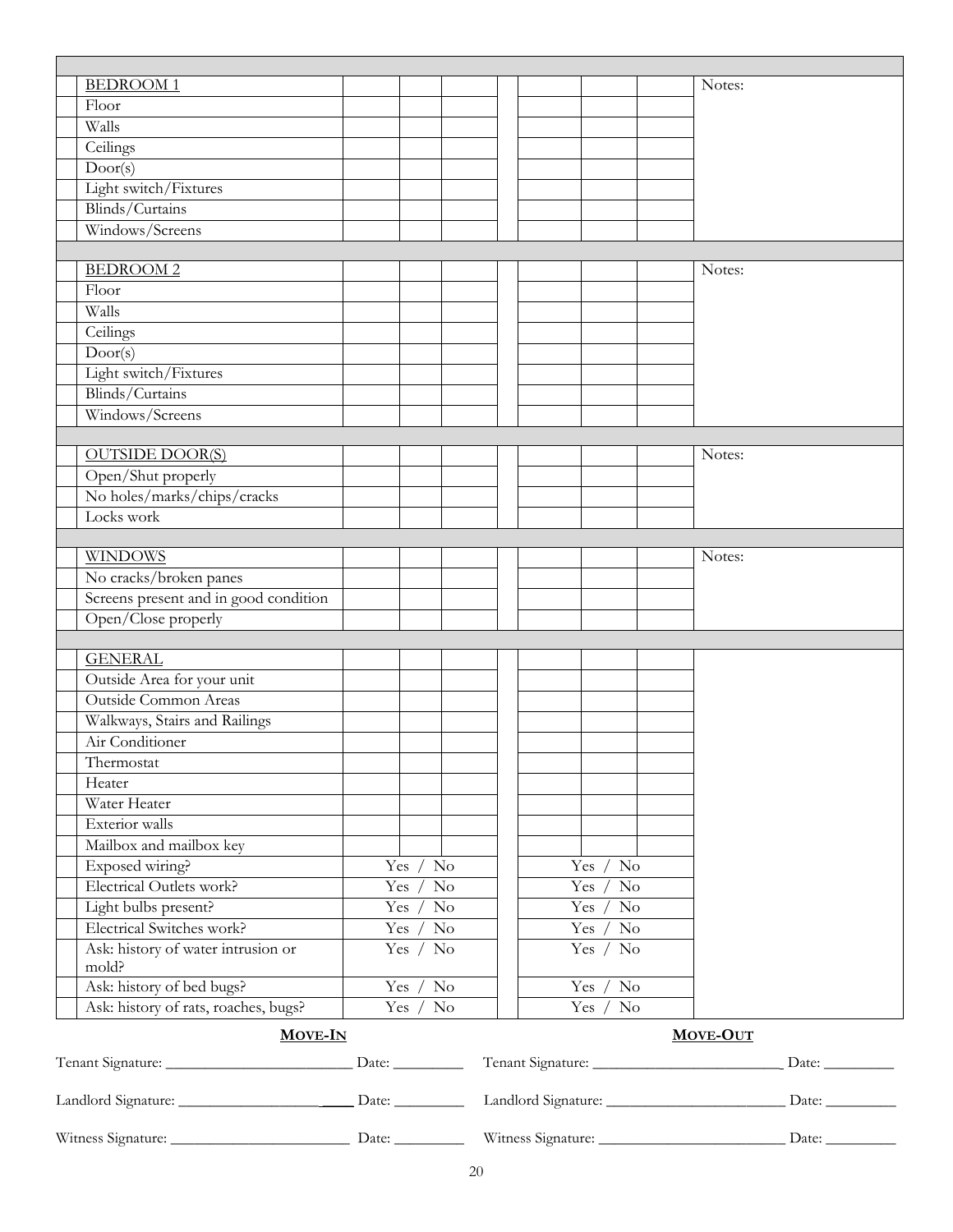# **RESOURCES**

|                                                                            | <b>LOCAL</b>                                                                                                                                                                                                                                                                                  |  |  |  |  |  |
|----------------------------------------------------------------------------|-----------------------------------------------------------------------------------------------------------------------------------------------------------------------------------------------------------------------------------------------------------------------------------------------|--|--|--|--|--|
| <b>Community Legal Center</b><br>901.543.3395<br>https://clcmemphis.org/   | Legal representation in landlord tenant disputes on a<br>sliding scale for Shelby County residents whose<br>income is between 125% and approximately 300% of<br>the federal poverty level. Those who do not qualify<br>will be referred to Memphis Area Legal Service of<br>private attorneys |  |  |  |  |  |
| <b>Eviction Settlement Fund</b><br>http://home901.org/covid-resources/     | Direct legal services and possible financial relief for<br>Shelby County renters who have fallen behind on<br>their rent payments due to COVID-19 and are<br>facing eviction                                                                                                                  |  |  |  |  |  |
| <b>Memphis Area Legal Services</b><br>901.523.8822<br>https://malsi.org/   | Free legal assistance and representation to eligible<br>residents in Shelby, Fayette, Tipton and Lauderdale<br>counties in Tennessee, for complaints involving fair<br>housing, evictions, subsidized housing, and housing<br>repair or housing condition                                     |  |  |  |  |  |
| <b>Memphis Fair Housing Center</b><br>901.432.4663<br>https://malsi.org/   | Education, housing counseling, legal guidance, and<br>legal representation for renters who face<br>discrimination                                                                                                                                                                             |  |  |  |  |  |
| Memphis Public Interest Law Center<br>www.mpilc.org                        | Renter-centered website, booklet, hotline and<br>customized workshops to educate renters about their<br>rights and empower them to enforce their rights<br>throughout the rental process.                                                                                                     |  |  |  |  |  |
| <b>STATE</b>                                                               |                                                                                                                                                                                                                                                                                               |  |  |  |  |  |
| <b>HELP4TN</b><br>https://www.help4tn.org                                  | Free website maintained by TN attorneys that<br>contains legal information by topic, links to court<br>forms, links to education videos, and information<br>about how you can talk to attorneys for free or for<br>payment                                                                    |  |  |  |  |  |
| <b>Tennessee Fair Housing Council</b><br>615.874.2344                      | Investigate, provide legal advice, and represent<br>Tennesseans in administrative actions and civil<br>lawsuits involving fair housing complaints                                                                                                                                             |  |  |  |  |  |
| <b>TN Consumer Affairs Division</b><br>615.741.4737<br>www.tn.gov/consumer | Free mediation services for complaints regarding the<br>Uniform Residential Landlord and Tenant Act                                                                                                                                                                                           |  |  |  |  |  |

*To be added to this list of resources for Shelby County renters experiencing landlord/tenant issues, email us at info@mpilc.org.*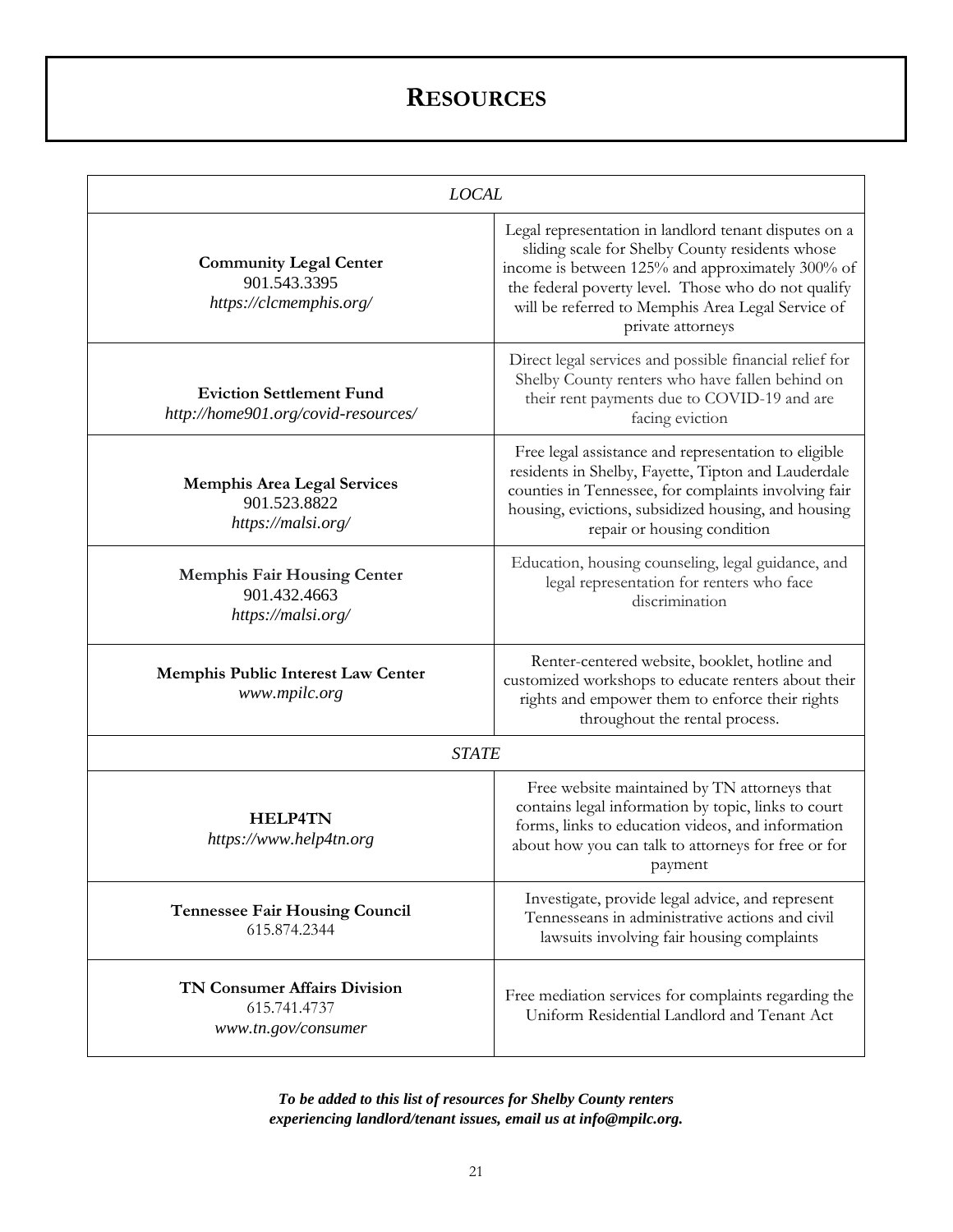Housing security is fundamental to the success of individuals, families, and communities. Numerous studies document the impact poor housing has on health, education, and employment.

This booklet is part of The Housing Project, a project designed by the Memphis Public Interest Law Center to address Memphis' rental housing crisis through renter-centered research, education, and advocacy.

For more information, to provide support, or to partner with us, you can email us at *[info@mpilc.org](mailto:info@mpilc.org)* or visit our website at *[www.mpilc.org](http://www.mpilc.org/)*.